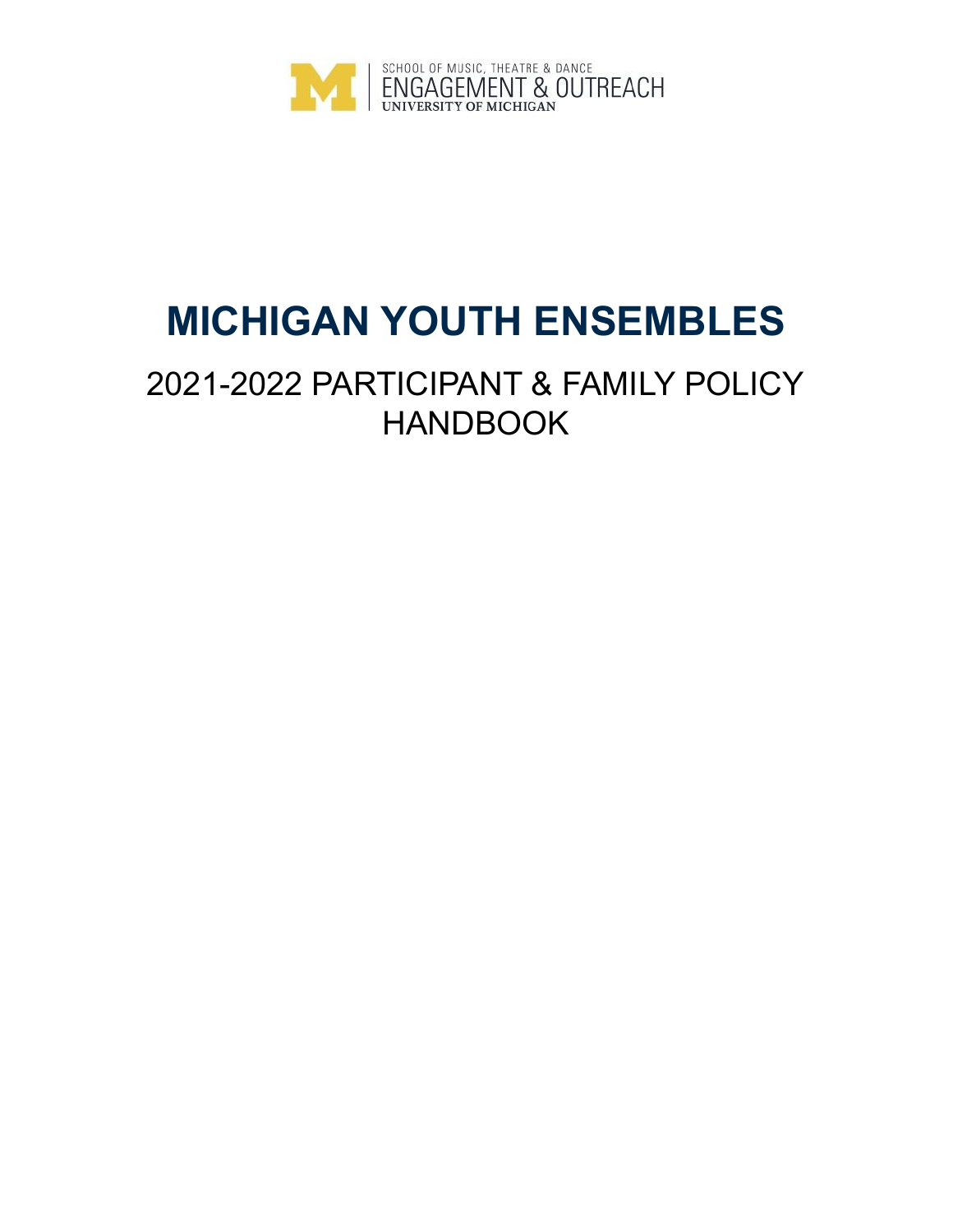

# **TABLE OF CONTENTS**

| <b>WELCOME TO MICHIGAN YOUTH ENSEMBLES!</b>                                                                                                                                                                                                                                                                                                 | $\mathbf{3}$                                      |
|---------------------------------------------------------------------------------------------------------------------------------------------------------------------------------------------------------------------------------------------------------------------------------------------------------------------------------------------|---------------------------------------------------|
| A LETTER FROM THE YOUTH & ADULT PROGRAMS MANAGER                                                                                                                                                                                                                                                                                            | 4                                                 |
| <b>MYE ENSEMBLE SCHEDULES</b><br>MICHIGAN YOUTH CHAMBER SINGERS (MYCS)<br>MICHIGAN YOUTH EUPHONIUM & TUBA ENSEMBLE (MYETE)<br>MICHIGAN YOUTH JAZZ ORCHESTRA (MYJO)<br>MICHIGAN YOUTH MUSICIAN COURSE (MYMC)<br>MICHIGAN YOUTH SYMPHONIC BAND (MYSB)<br>MICHIGAN YOUTH SYMPHONY ORCHESTRA (MYSO)<br>MICHIGAN YOUTH TROMBONE ENSEMBLES (MYTE) | 5<br>5<br>5<br>5<br>$\overline{5}$<br>5<br>5<br>5 |
| <b>REHEARSAL CALENDAR FALL 2021 SEMESTER*</b>                                                                                                                                                                                                                                                                                               | $6\phantom{1}6$                                   |
| <b>REHEARSAL CALENDAR WINTER 2022 SEMESTER*</b>                                                                                                                                                                                                                                                                                             | $\overline{7}$                                    |
| PROGRAM STANDARD OF CONDUCT<br>PARTICIPANT AGREEMENT<br>PARENT / LEGAL GUARDIAN AGREEMENT                                                                                                                                                                                                                                                   | 9<br>9<br>9                                       |
| <b>DISCIPLINARY POLICY</b><br><b>DISCIPLINE PROCEDURES</b><br><b>IMMEDIATE DISMISSAL FROM THE PROGRAM</b>                                                                                                                                                                                                                                   | 10<br>10<br>10                                    |
| <b>TUITION &amp; FINANCIAL ASSISTANCE</b><br><b>TUITION PRICES</b><br><b>FINANCIAL ASSISTANCE</b>                                                                                                                                                                                                                                           | 12<br>12<br>12                                    |
| <b>ATTENDANCE POLICY</b>                                                                                                                                                                                                                                                                                                                    | 13                                                |
| <b>CONCERT DRESS</b>                                                                                                                                                                                                                                                                                                                        | 14                                                |
| <b>RECORDINGS</b>                                                                                                                                                                                                                                                                                                                           | 15                                                |
| <b>VALUABLES</b>                                                                                                                                                                                                                                                                                                                            | 15                                                |
| <b>REHEARSAL EXPECTATIONS</b>                                                                                                                                                                                                                                                                                                               | 15                                                |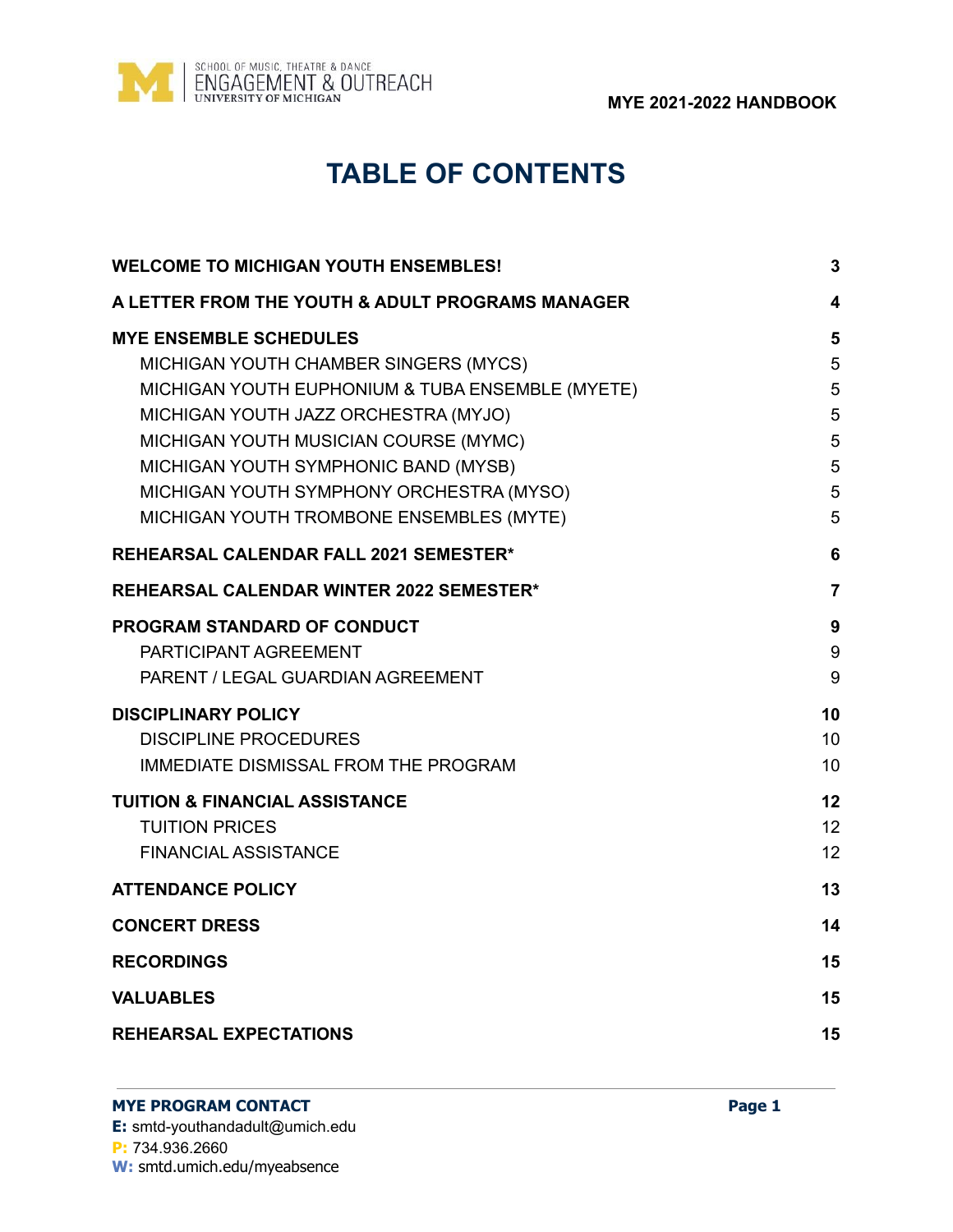

| *COVID-19 POLICIES (IN-AFFECT AS OF 9/19/21) | 16 |
|----------------------------------------------|----|
| <b>FREQUENTLY ASKED QUESTIONS</b>            | 20 |

# **MYE PROGRAM CONTACT Page 2**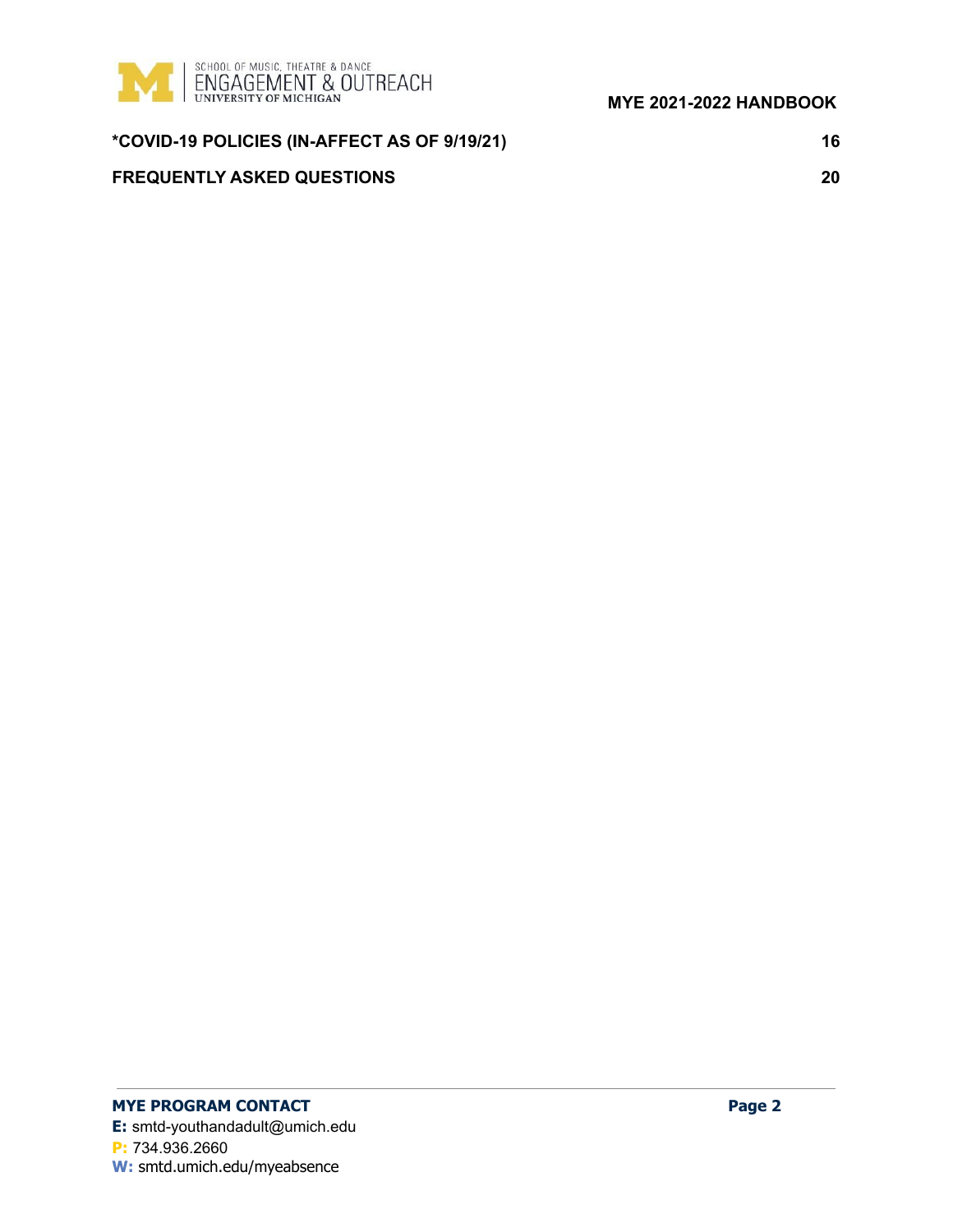

# <span id="page-3-0"></span>**WELCOME TO MICHIGAN YOUTH ENSEMBLES!**

We look forward to you and your child becoming a member of our School of Music, Theatre & Dance community, and joining us for Michigan Youth Ensembles!

The University of Michigan is committed to creating a positive environment that promotes the health, wellness, safety and security of the youth that interact with U-M programs. We ask that participants and families read through this handbook thoroughly before arriving on campus. Each year's handbook has new and updated information.

Copies of this policy handbook for participants to reference will be made available on our website. Participants are asked to sign a Participant Conduct Agreement in their Registration Forms indicating that they are familiar with the MYE Participant and Family Policy Handbook, and agree to abide by University of Michigan - Michigan Youth Ensemble policies.

We are eager to welcome you to campus, and trust that your Michigan Youth Ensemble experience will provide you with an abundance of artistic opportunities, memories, and lasting friendships.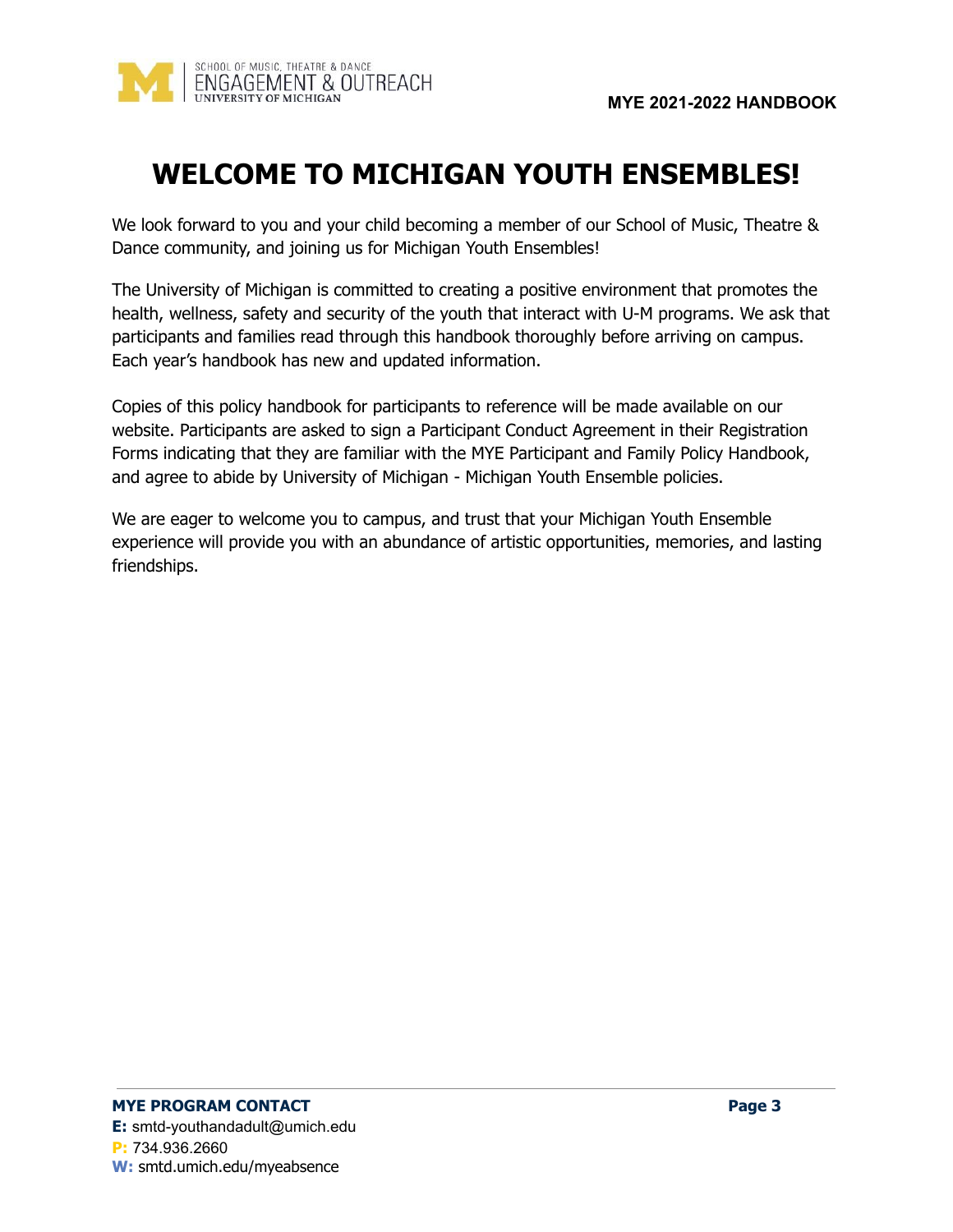

# <span id="page-4-0"></span>**A LETTER FROM THE YOUTH & ADULT PROGRAMS MANAGER**

Dear MYE participants and families,

Welcome to the 72nd season of SMTD's Michigan Youth Ensembles! We are excited to once again make music with you in-person as MYE returns to in-person instruction for our 2021-2022 season. As we look ahead to the 2021-2022 season, please be sure to read the information below on how best to use your MYE Participant & Family Policy Handbook.

- This handbook contains all of the information you will need for the season, including policies, important dates, concert dress, rehearsal etiquette, and frequently asked questions. It will also serve as a reference for many questions you may have throughout the season – be sure to hold on to a copy throughout the season!
- Your final tuition and registration forms are due **September 1, 2021**.
- There will be a mandatory orientation for all Michigan Youth Ensembles participants in-person on \***Sunday, September 12, 2021**. At this time, students will meet their Ensemble Student Managers and Conductors, and engage with U-M Staff. Detailed information about orientation will be sent within the week. This event is mandatory for ALL MYE participants, regardless of your prior affiliation with the program.
	- *○* \*orientation for MYETE musicians will occur on Thursday, September 16, 2021.
- MYE participants should expect regular updates and announcements via email throughout the season. All email addresses on file are taken directly from your online application. If you would like to add or update an email address, please email the Engagement & Outreach Staff at [smtd-youthandadult@umich.edu](mailto:smtd-youthandadult@umich.edu).

Thank you again for your participation in this program. We look forward to seeing you on campus and making music in-person again!

# **Garrett A. Lefkowitz**

Youth & Adult Programs Manager School of Music, Theatre & Dance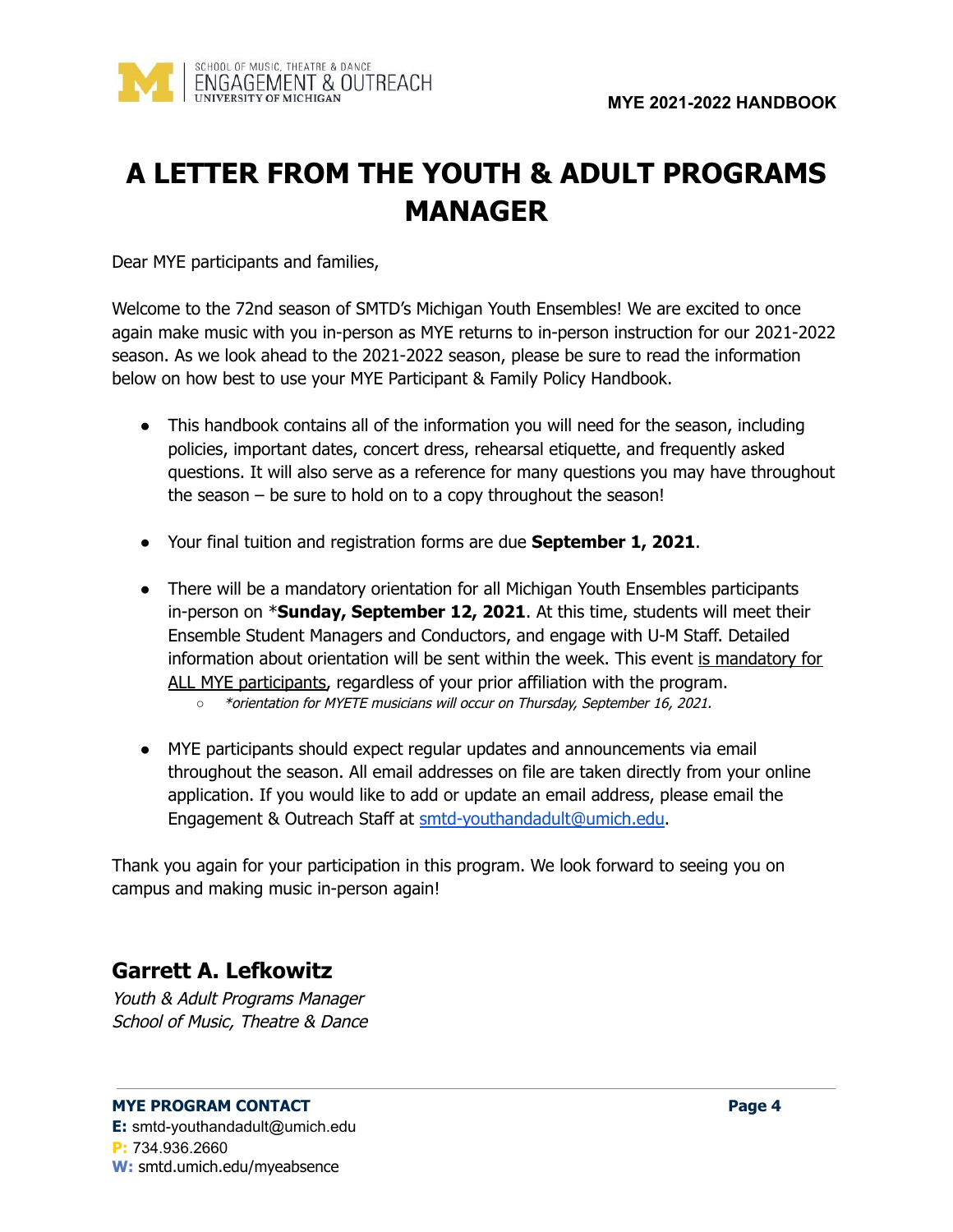<span id="page-5-0"></span>

# **MYE ENSEMBLE SCHEDULES**

2021-22 CONCERT SEASON

# <span id="page-5-1"></span>**MICHIGAN YOUTH CHAMBER SINGERS (MYCS)**

**DIRECTOR: Mark Stover, [Associate](https://smtd.umich.edu/about/faculty-profiles/mark-stover/) Director of Choirs** 

LOCATION: Kevreson Rehearsal Hall (Earl V. Moore Music Building)

● Sundays, 1:00 - 3:30 PM

# <span id="page-5-2"></span>**MICHIGAN YOUTH EUPHONIUM & TUBA ENSEMBLE (MYETE)**

DIRECTOR: David Zerkel, Professor of Tuba & [Euphonium](https://smtd.umich.edu/about/faculty-profiles/david-zerkel/)

LOCATION: Stearns 201 (Stearns Building)

● Thursdays, 6:00 - 7:30 PM

# <span id="page-5-3"></span>**MICHIGAN YOUTH JAZZ ORCHESTRA (MYJO)**

DIRECTOR: Dennis Wilson, Associate Professor of Jazz & [Contemporary](https://smtd.umich.edu/about/faculty-profiles/dennis-wilson/) Improvisation

LOCATION: Cady Room (Stearns Building)

● Sundays, 12:00 NOON - 2:00 PM

# <span id="page-5-4"></span>**MICHIGAN YOUTH MUSICIAN COURSE (MYMC)**

LOCATION: Room TBD (Earl V. Moore Music Building)

- Class I: Sundays, 11:00 AM 11:50 PM
- Class II: Sundays, 12:00 NOON 12:50 PM

# <span id="page-5-5"></span>**MICHIGAN YOUTH SYMPHONIC BAND (MYSB)**

DIRECTOR: Courtney Snyder, [Associate](https://smtd.umich.edu/about/faculty-profiles/courtney-snyder/) Director of Bands LOCATION: Hankinson Rehearsal Hall (Earl V. Moore Music Building)

● Sundays, 4:00 - 6:30 PM

# <span id="page-5-6"></span>**MICHIGAN YOUTH SYMPHONY ORCHESTRA (MYSO)**

DIRECTOR: Adrian Slywotsky, Lecturer of [Conducting](https://smtd.umich.edu/about/faculty-profiles/adrian-slywotzky/)

LOCATION: Hankinson Rehearsal Hall (Earl V. Moore Music Building)

● Sundays, 12:00 NOON - 3:30 PM

# <span id="page-5-7"></span>**MICHIGAN YOUTH TROMBONE ENSEMBLES (MYTE)**

DIRECTOR: David Jackson, [Professor](https://smtd.umich.edu/about/faculty-profiles/david-lee-jackson/) of Music LOCATION: Cady Room (Stearns Building)

● Sundays, 7:00 - 8:30 PM

#### **MYE PROGRAM CONTACT Page 5**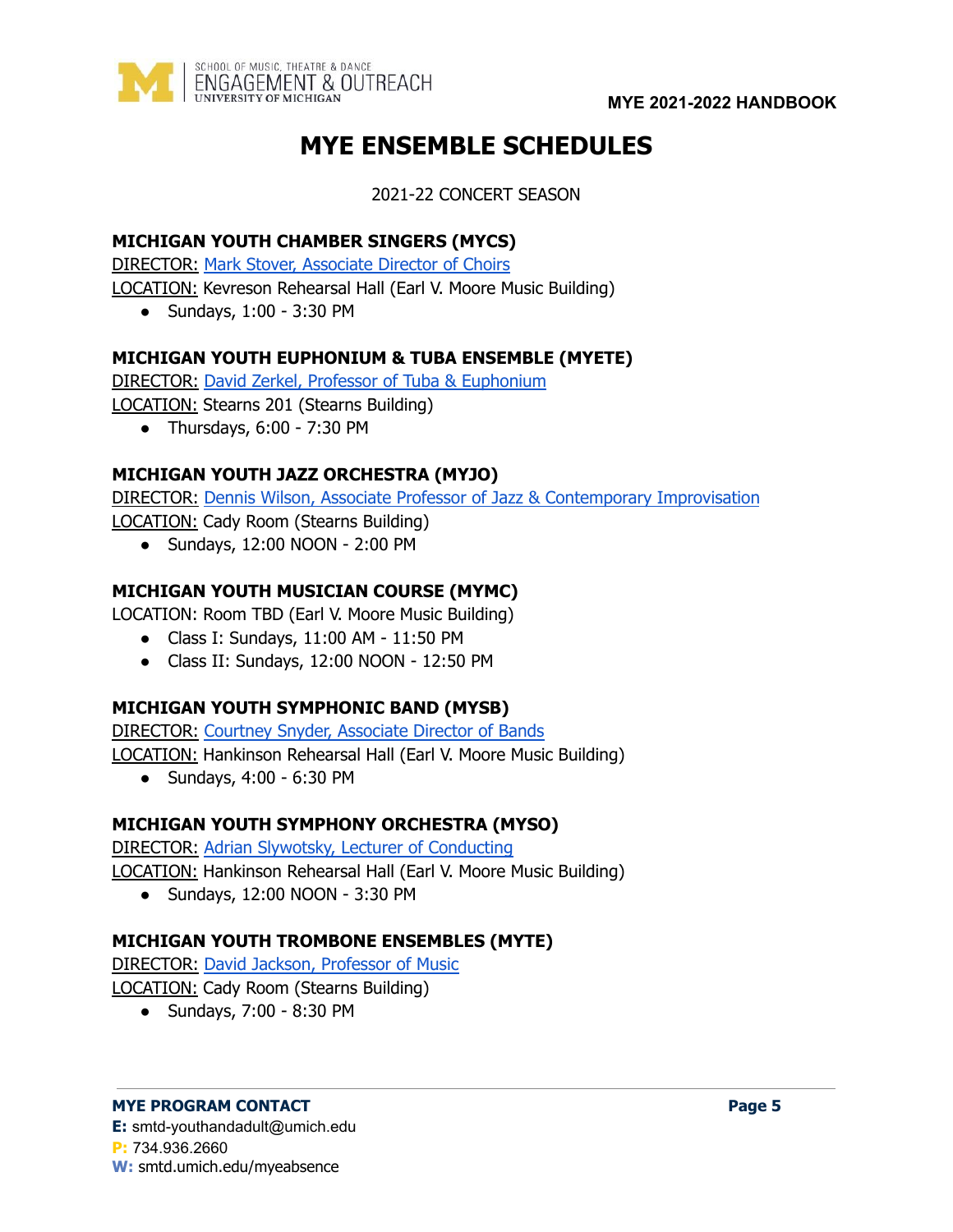

# <span id="page-6-0"></span>**REHEARSAL CALENDAR FALL 2021 SEMESTER\***

### **SEPTEMBER 2021**

| September 12 | MYE 2021-2022 Orientation / First Rehearsal                  |
|--------------|--------------------------------------------------------------|
|              | MYJO, MYMC, MYSO, MYCS, MYSB, MYTE Rehearsal                 |
| September 16 | MYE 2021-2022 Orientation / First Rehearsal (JUST for MYETE) |
|              | <b>MYETE Rehearsal</b>                                       |
| September 19 | MYJO, MYMC, MYSO, MYCS, MYSB, MYTE Rehearsals                |
| September 23 | <b>MYETE Rehearsal</b>                                       |
| September 26 | MYJO, MYMC, MYSO, MYCS, MYSB, MYTE Rehearsals                |
| September 30 | <b>MYETE Rehearsal</b>                                       |
|              |                                                              |

### **OCTOBER 2021**

| October 3  | MYJO, MYMC, MYSO, MYCS, MYSB, MYTE Rehearsals |
|------------|-----------------------------------------------|
| October 7  | <b>MYETE Rehearsal</b>                        |
| October 10 | MYJO, MYMC, MYSO, MYCS, MYSB, MYTE Rehearsals |
| October 14 | <b>MYETE Rehearsal</b>                        |
| October 17 | MYJO, MYMC, MYSO, MYCS, MYSB, MYTE Rehearsals |
| October 21 | <b>MYETE Rehearsal</b>                        |
| October 24 | MYJO, MYMC, MYSO, MYCS, MYSB, MYTE Rehearsals |
| October 28 | <b>MYETE Rehearsal</b>                        |
| October 31 | MYJO, MYMC, MYSO, MYCS, MYSB, MYTE Rehearsals |

# **NOVEMBER 2021**

| November 4  | <b>MYETE Rehearsal</b>                                         |
|-------------|----------------------------------------------------------------|
| November 7  | MYJO, MYMC, MYSO, MYCS, MYSB, MYTE Rehearsals                  |
| November 11 | <b>MYETE Rehearsal</b>                                         |
| November 14 | MYCS Dress Rehearsal & Concert (in Stamps Auditorium)          |
|             | MYJO, MYMC, MYSO, MYSB, MYTE Rehearsals                        |
| November 18 | MYTE Concert (in McIntosh Theatre / Moore Building)            |
|             | MYETE Concert (in Britton Recital Hall / Moore Building)       |
| November 21 | MYSB, MYSO Dress Rehearsal (in Hill Auditorium)                |
|             | MYJO Dress Rehearsal & Concert (in Hankinson / Moore Building) |
|             | <b>MYMC Class</b>                                              |
| November 22 | MYSB, MYSO Concert (in Hill Auditorium)                        |
|             |                                                                |

\*Calendar is subject to change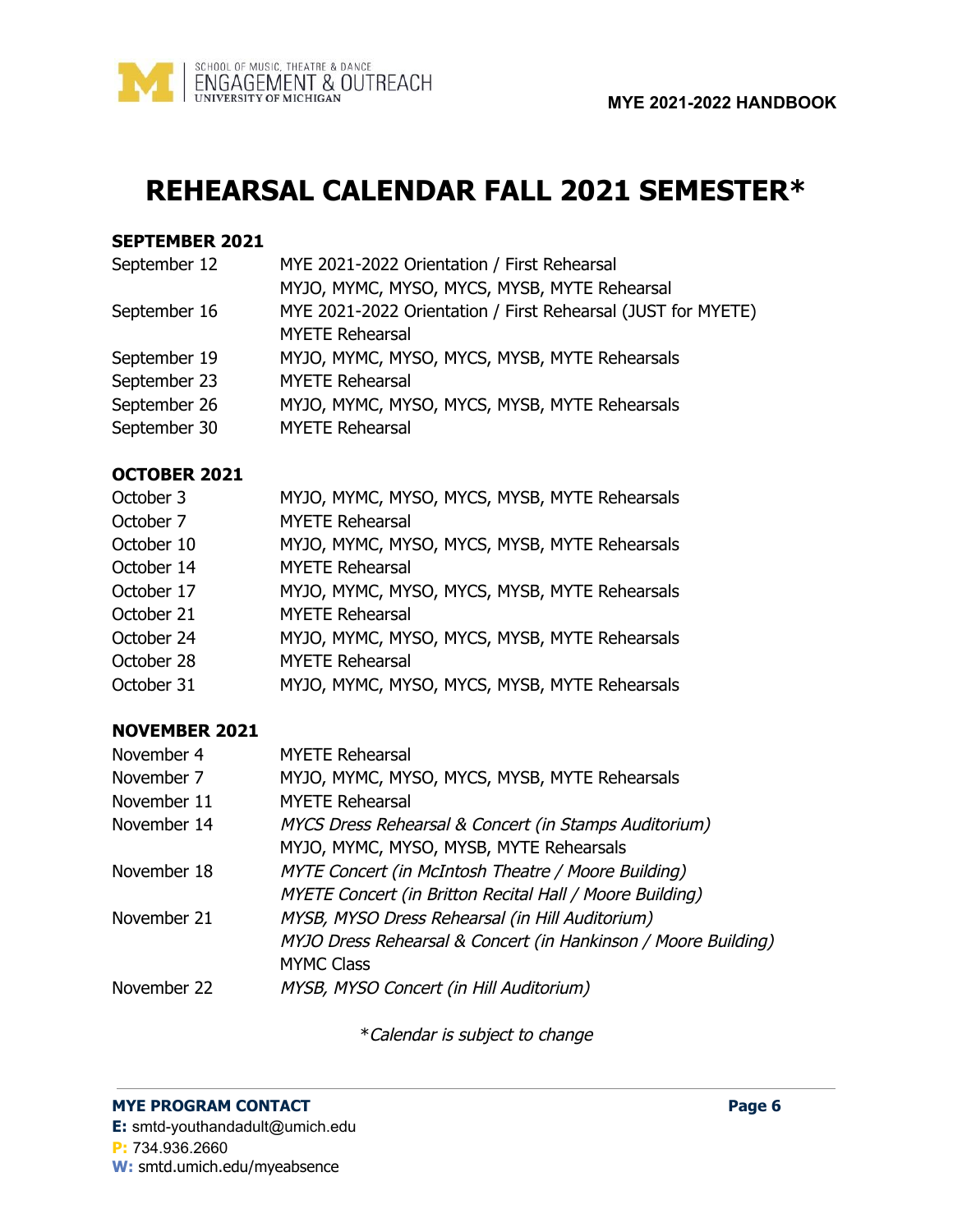

# <span id="page-7-0"></span>**REHEARSAL CALENDAR WINTER 2022 SEMESTER\***

#### **JANUARY 2022**

| January 9 |  |  |  |  |  |  | MYJO, MYMC, MYSO, MYCS, MYSB, MYTE Rehearsals |
|-----------|--|--|--|--|--|--|-----------------------------------------------|
|-----------|--|--|--|--|--|--|-----------------------------------------------|

- January 13 MYETE Rehearsal
- January 16 MYJO, MYMC, MYSO, MYCS, MYSB, MYTE Rehearsals
- January 20 MYETE Rehearsal
- January 23 MYJO, MYMC, MYSO, MYCS, MYSB, MYTE Rehearsals
- January 27 MYETE Rehearsal
- January 30 MYJO, MYMC, MYSO, MYCS, MYSB, MYTE Rehearsals

### **FEBRUARY 2022**

| February 3  | <b>MYETE Rehearsal</b>                        |
|-------------|-----------------------------------------------|
| February 6  | MYJO, MYMC, MYSO, MYCS, MYSB, MYTE Rehearsals |
| February 10 | <b>MYETE Rehearsal</b>                        |
| February 13 | MYJO, MYMC, MYSO, MYCS, MYSB, MYTE Rehearsals |
| February 17 | <b>MYETE Rehearsal</b>                        |
| February 20 | MYJO, MYMC, MYSO, MYCS, MYSB, MYTE Rehearsals |
| February 24 | <b>MYETE Rehearsal</b>                        |
| February 27 | U-M Spring Break: No MYE Rehearsals           |

# **MARCH 2022**

| March 3  | U-M Spring Break: No MYE Rehearsals                            |
|----------|----------------------------------------------------------------|
| March 6  | MYJO, MYMC, MYSO, MYCS, MYSB, MYTC Rehearsals                  |
| March 10 | <b>MYETE Rehearsal</b>                                         |
| March 13 | MYSB, MYSO Dress Rehearsal (in Hill Auditorium)                |
|          | MYCS Dress Rehearsal & Concert (in Stamps Auditorium)          |
|          | MYJO Dress Rehearsal & Concert (in Hankinson / Moore Building) |
|          | MYMC, MYTE Rehearsals                                          |
| March 14 | MYSB, MYSO Concert (in Hill Auditorium)                        |
| March 17 | MYETE Concert (in Britton Recital Hall / Moore Building)       |
| TBD      | <b>MYTE Concert</b>                                            |
|          |                                                                |

# **APRIL 2022**

| April 1         | 2022-23 MYE Audition Applications Due |
|-----------------|---------------------------------------|
| April 2-3, 9-10 | 2022-23 MYE Auditions                 |

#### **MYE PROGRAM CONTACT Page 7**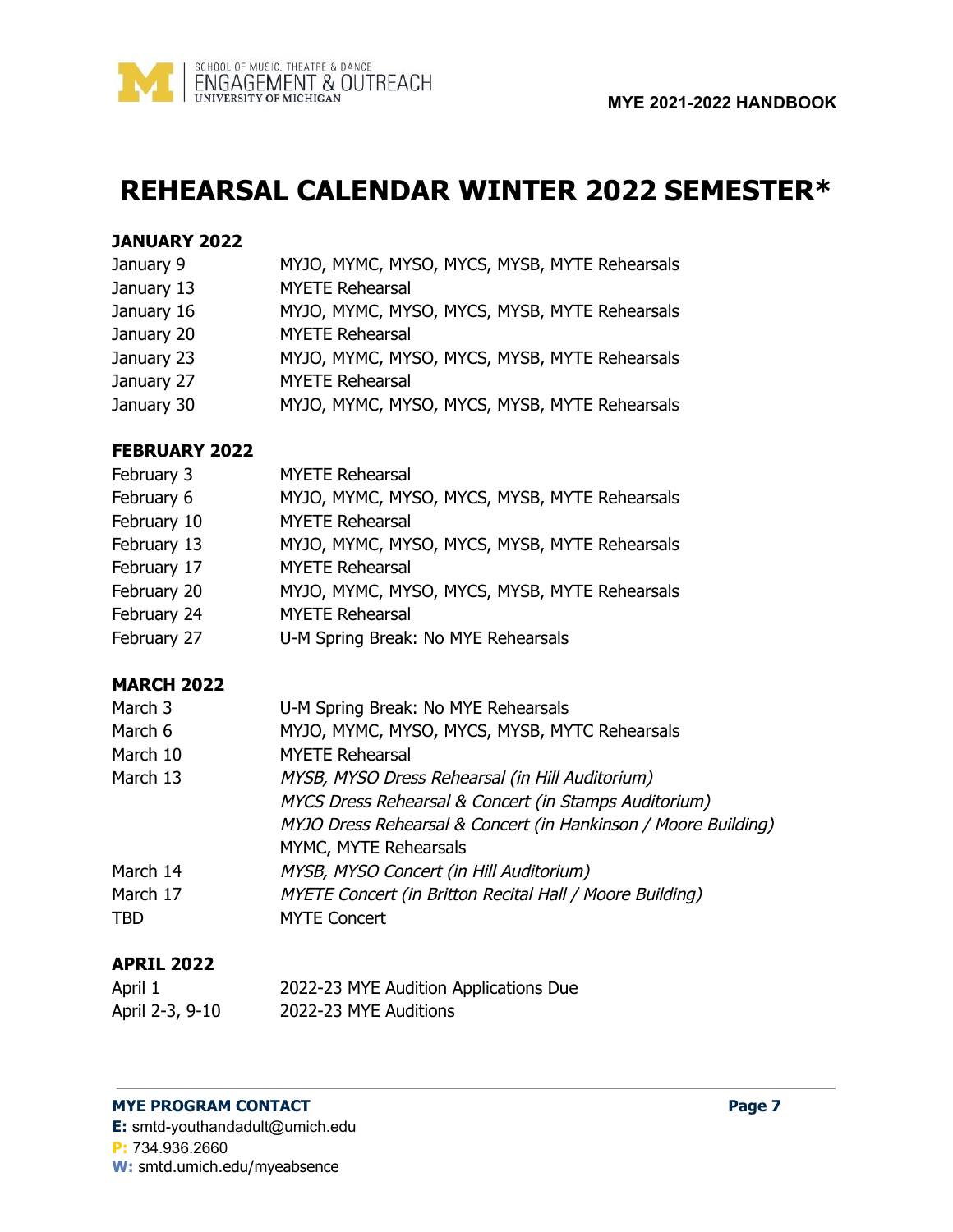

\*Calendar is subject to change

# **MYE PROGRAM CONTACT Page 8**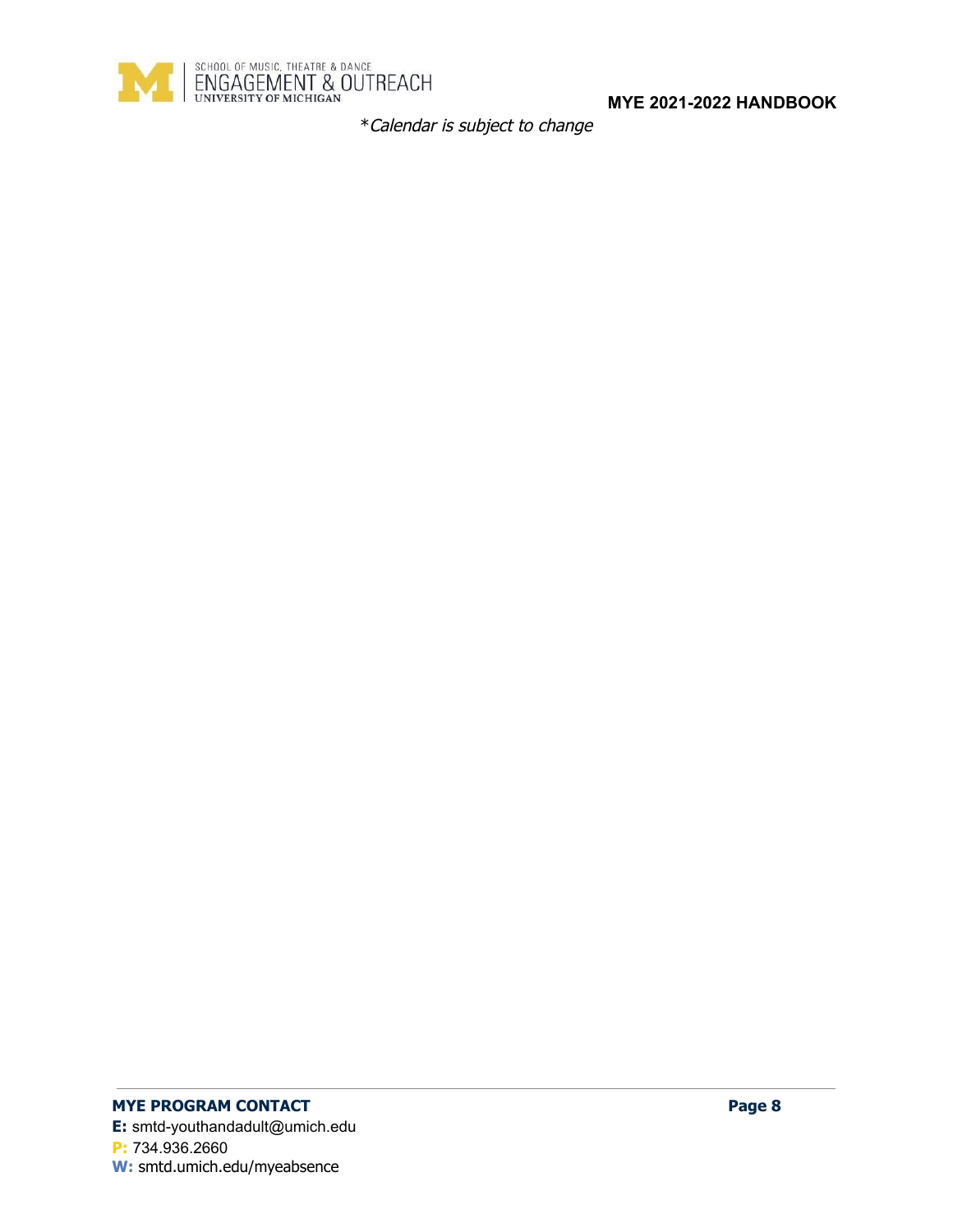

# **PROGRAM STANDARD OF CONDUCT**

2021-22 CONCERT SEASON

<span id="page-9-0"></span>The Michigan Youth Ensembles program has established rules and standards of conduct for all participants. It is the responsibility of the parent/legal guardian and the participant to review the program rules and standards of conduct. Dismissed participants are not eligible for a refund of any fees or expenses.

Parent/legal guardian is solely responsible for the safe transport of the participant to and from the program. The program takes no responsibility for the participant outside of official program times each week.

# <span id="page-9-1"></span>**PARTICIPANT AGREEMENT**

I understand that as a condition for participating in the program, I must comply with the program's rules and standards of conduct and follow all reasonable directions of the program staff. Failure to comply with the program's rules and standards of conduct and follow all reasonable directions of the program staff may result in my being dismissed from the Program.

# <span id="page-9-2"></span>**PARENT / LEGAL GUARDIAN AGREEMENT**

I understand that my child will be subject to the rules and standards of the program and the University of Michigan. I further understand that my child's violation of the rules and standards of conduct or failure to comply with the reasonable direction of the program staff may result in my child's dismissal from the program. I accept responsibility for all costs associated with removing my child from the program, including but not limited to transportation costs to return my child home.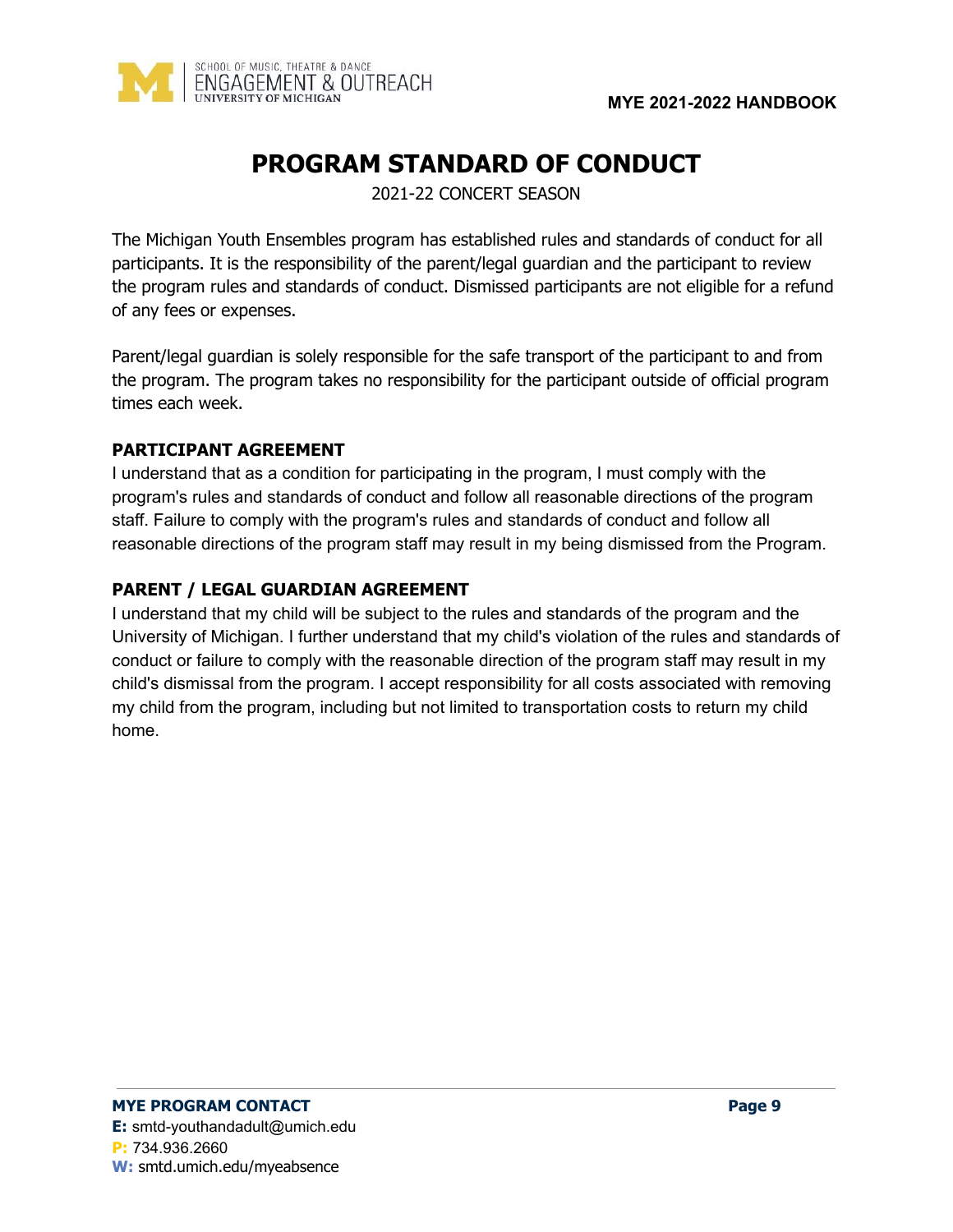

# **DISCIPLINARY POLICY**

### <span id="page-10-1"></span><span id="page-10-0"></span>**DISCIPLINE PROCEDURES**

In order to maintain and provide a rewarding experience for all participants, MYE requires participants to adhere to high standards of academic and personal conduct. All participants must abide by the rules and regulations established by MYE. In the unlikely event that a student has violated one or more of these policies, the MYE office will contact the parent/legal guardian(s) and take the appropriate disciplinary action. All decisions made by the MYE Staff and Faculty are final.

Depending on the extent of the misconduct, discipline may range from withdrawal of privileges and social opportunities, to dismissal from the program.

### <span id="page-10-2"></span>**IMMEDIATE DISMISSAL FROM THE PROGRAM**

There are occasions where immediate dismissal may be deemed appropriate. The following is a list of actions that would require immediate grounds for dismissal from the program, without refund of any fees or tuition:

- 1. Violation of Federal, State and/or Local Laws
- 2. Fighting and other forms of violence, including but not limited to verbal or physical intimidation
- 3. Purchase, possession, transfer, use, evidence of use, or transfer/sale of drugs, tobacco, alcohol or alcohol containers, or any drug related paraphernalia, including but not limited to anabolic steroids, marijuana, synthetic cannabis or other mood altering substances (i.e. K2, Spice, herbal incense, or herbal smoking blends), cocaine, narcotics, LSD, amphetamines or other illegal, unprescribed drugs or controlled substances, or associating with others while they are involved with these activities.
- 4. Misuse/abuse of prescription medications, over-the-counter drugs, aerosol products or inhalants, other substances used as an hallucinogenic or for the purpose of getting high, including transfer or the sale or such materials, or associating with others while they are involved with these activities.
- 5. Possession of firearms, weapons, explosives, or fireworks
- 6. Theft or vandalism
- 7. Sexual advances and/or harassment (see Sexual Harassment Policy)
- 8. Violation of boundary areas:
	- Leaving campus without permission
	- Leaving dorm room at night

#### **MYE PROGRAM CONTACT Page 10**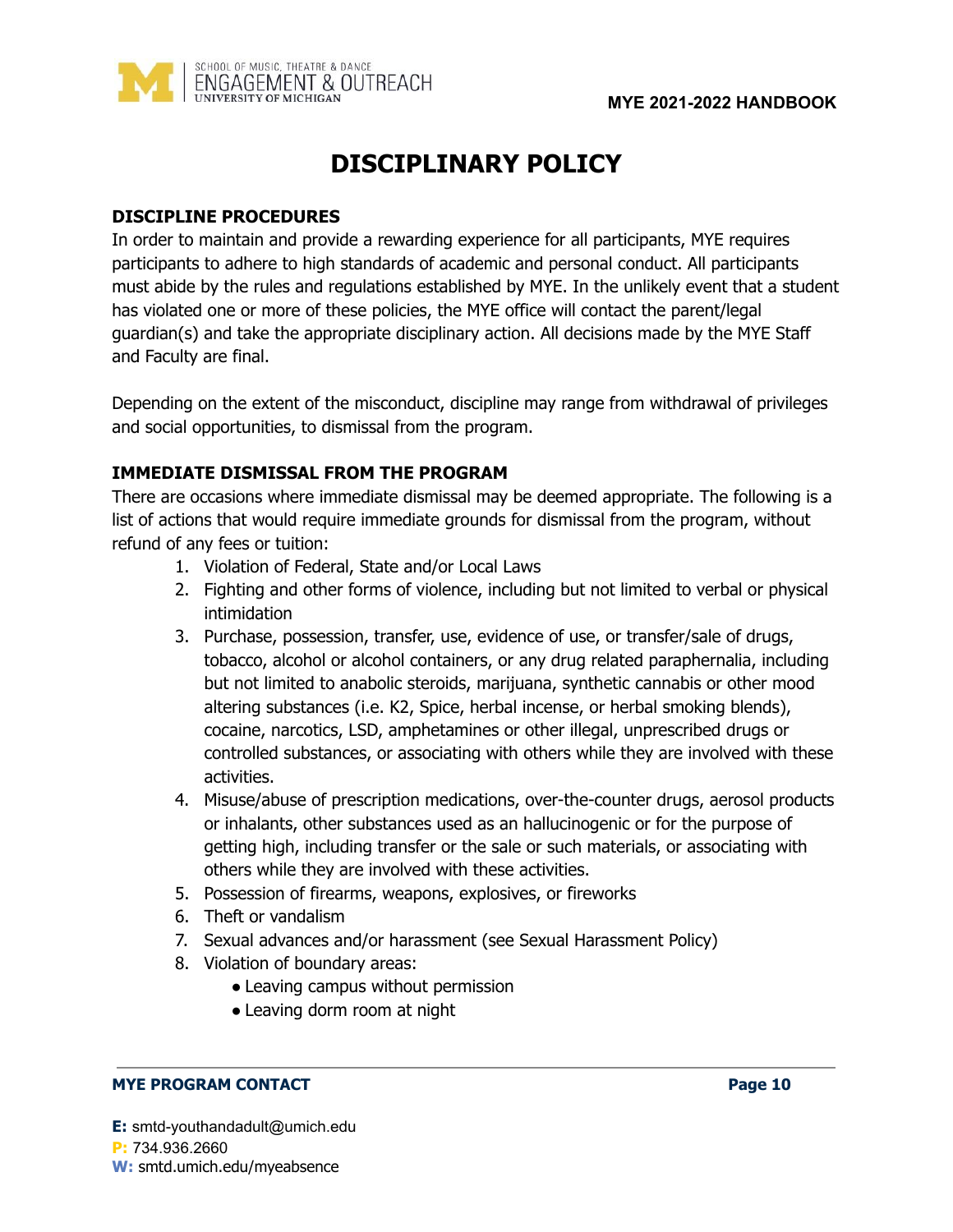

- Straying from assigned guidelines while on trips
- Unauthorized use of University Buildings
- 9. Tampering or misuse of fire alarm systems/equipment
- 10. Unexcused absence from any Michigan Youth Ensemble event or partaking in activities not authorized by the program
- 11. Refusal to participate in scheduled ensemble classes and/or rehearsals
- 12. Other inappropriate behavior as deemed by MYE Faculty and/or Staff

### **MYE PROGRAM CONTACT Page 11**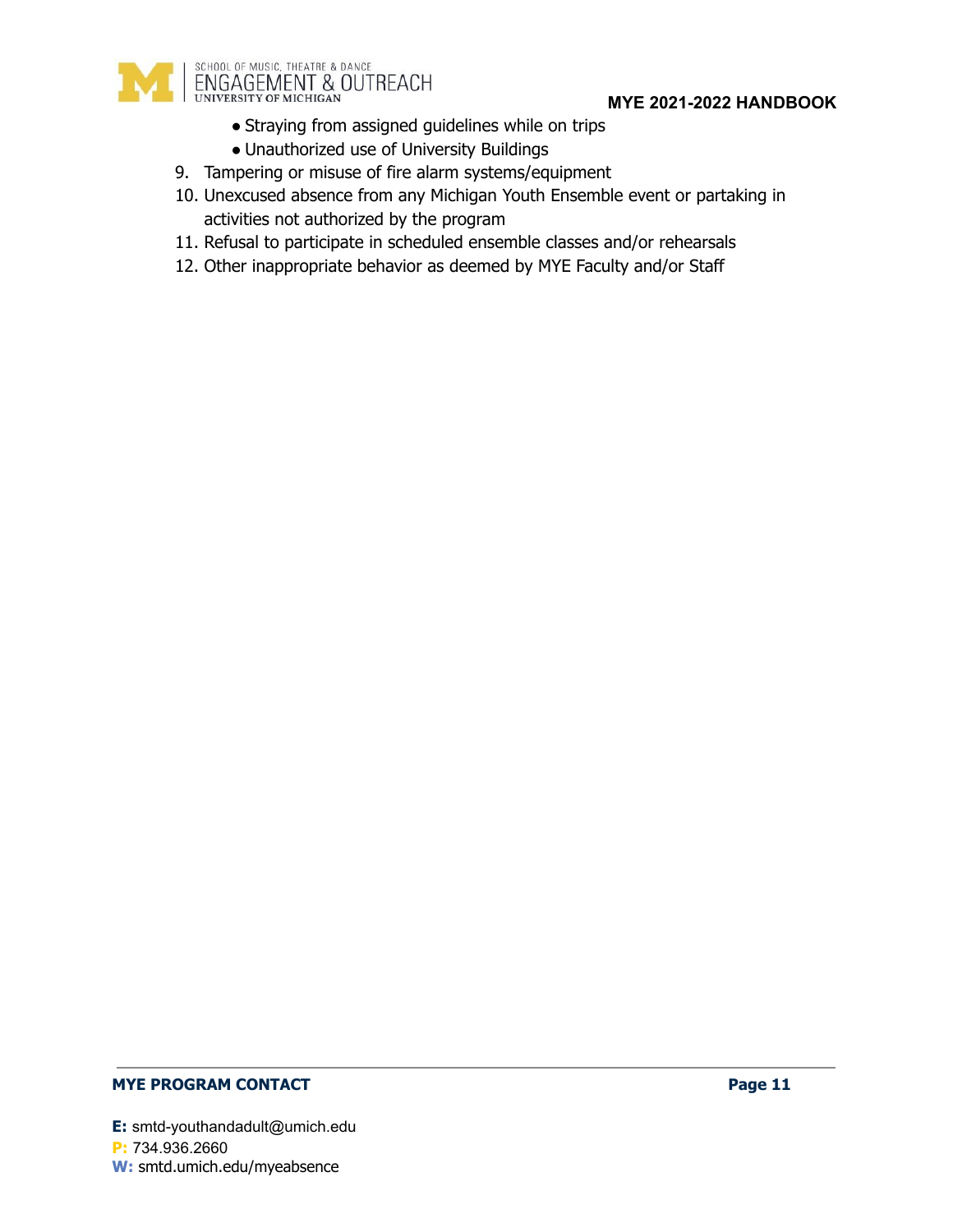<span id="page-12-0"></span>

# **TUITION & FINANCIAL ASSISTANCE**

#### <span id="page-12-1"></span>**TUITION PRICES**

- \$50: Non-refundable application fee
- \$455: annual tuition for one ensemble
- \$300: annual tuition for musicianship course, second ensemble, or chamber ensemble
- \$30: annual vocal music purchasing fee

All final tuition payments are due no later than **September 1, 2021.** Tuition may be paid online with credit card, using our secure payment system, with the link provided in your acceptance letter.

#### <span id="page-12-2"></span>**FINANCIAL ASSISTANCE**

If you would like to be considered please complete the online Need-Based Financial Aid Application provided to you in the application process. You must also submit supporting documentation: a copy of your family's signed and most recent tax return, and any additional documentation that helps define your need. All documentation is to be submitted as a PDF upload in the need-based financial aid online application. Everyone wishing to be considered for need-based funding must complete the online Financial Aid Award Application.

All need-based financial aid application materials are due no later than **September 1, 2021**. Any applications received after September 1, 2021 will be reviewed on a rolling basis, but may or may not be honored. Only complete applications will be considered. All awards will be sent via email on **September 7, 2021**.

#### **MYE PROGRAM CONTACT Page 12**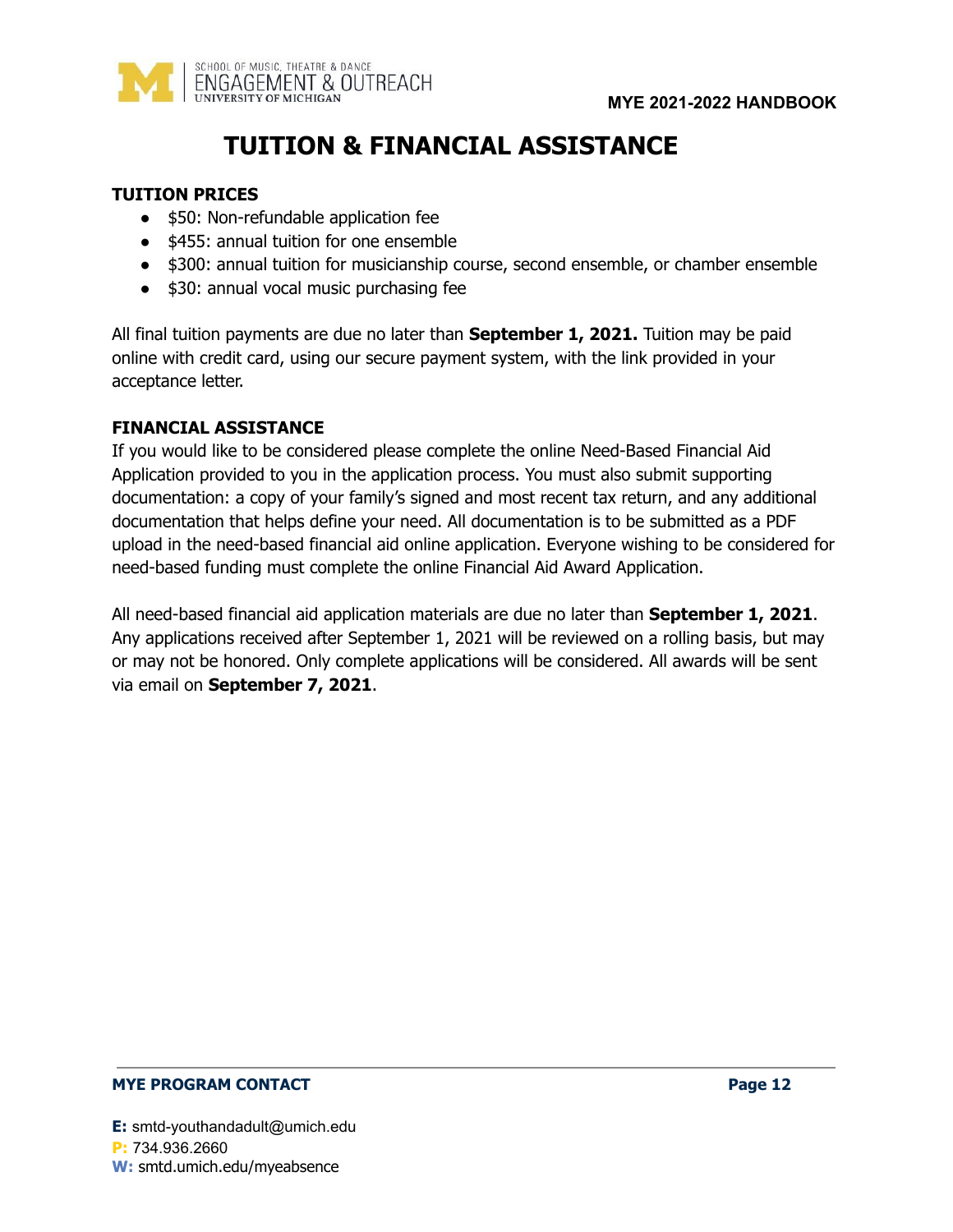

# **ATTENDANCE POLICY**

<span id="page-13-0"></span>Commitment to the Michigan Youth Ensembles is for both Fall and Winter semesters (full academic year). Michigan Youth Ensembles participants are expected to attend all rehearsals and performances.

To ensure the quality of our ensembles, participants may not miss an excessive number of rehearsals. Participants who miss three (3) or more rehearsals in a semester may be prohibited from participating in that semester's performance. All excessive absences will be reviewed by ensemble directors on a case-by-case basis.

# **All dress rehearsals for Michigan Youth Ensemble performances are mandatory.**

Participants who miss a dress rehearsal, for any reason, may be prohibited from participating in the performance. This decision will be reviewed by ensemble directors on a case-by-case basis.

# **To report a planned absence, complete the MYE Absence Notification form available on the website**

# **Please submit all forms at least one week before the planned date of absence. To report a day-of absence, complete and submit the online form. Note that calls / emails are not consistently monitored throughout rehearsal days.**

MYE rehearsals may be cancelled in case of inclement weather. If MYE rehearsals are cancelled due to inclement weather, an email will go out to students and parents by 9:00 AM on the day of the rehearsal. If you do not receive an email before 9:00 AM, rehearsals will still take place. Please note that we make all decisions based on the road conditions in Ann Arbor. We know that many of you live in other parts of the state; if the roads are bad in your area, please use your best judgement.

#### **MYE PROGRAM CONTACT Page 13**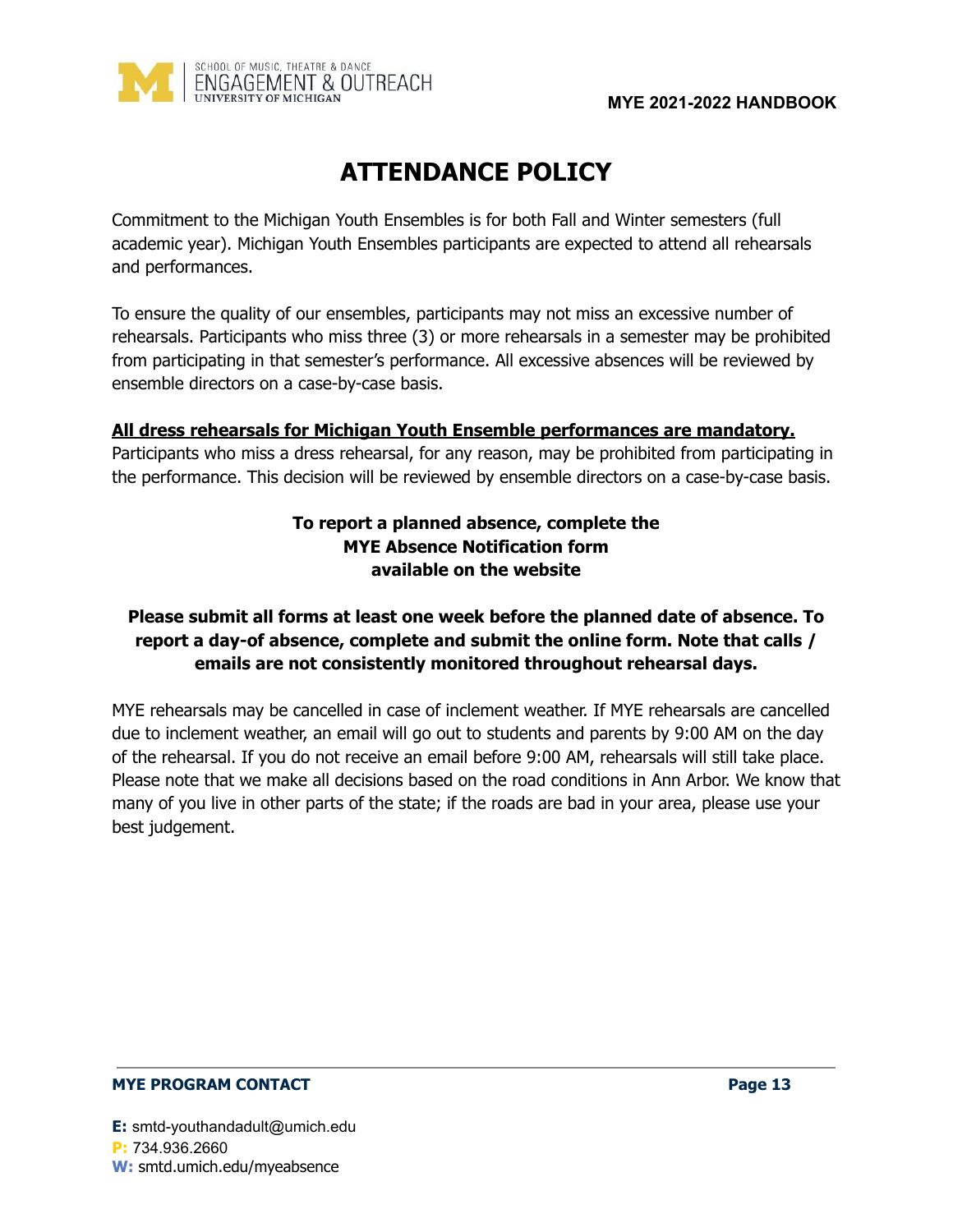

# **CONCERT DRESS**

### <span id="page-14-0"></span>**MYSO/MYSB/MYCS**

Participants may choose to wear whichever option makes them most comfortable.

- Option A: Black long-sleeved (or 3/4-sleeve) blouse or collared dress shirt, full-length black pants/skirt/dress with black long socks/tights and black closed-toe shoes and simple jewelry. NO bare shoulders and NO bare ankles.
- Option B: Black tuxedo or suit, white collared shirt, black bow tie or long tie, black long socks, and black polished shoes and simple jewelry. NO bare shoulders and NO bare ankles.

### **MYTE/MYETE**

Black long-sleeved (or 3/4-sleeve) blouse or collared dress shirt, full-length black pants/skirt/dress with black long socks/tights and black closed-toe shoes and simple jewelry. NO bare shoulders and NO bare ankles.

### **MYJO**

Black long-sleeved, collared dress shirt, colored long tie, black suit jacket, full-length black pants/skirt/dress with black long socks/tights and black closed-toe shoes and simple jewelry. NO bare shoulders and NO bare ankles.

# **ALL**

Please avoid colognes and perfumes on stage.

#### **MYE PROGRAM CONTACT Page 14**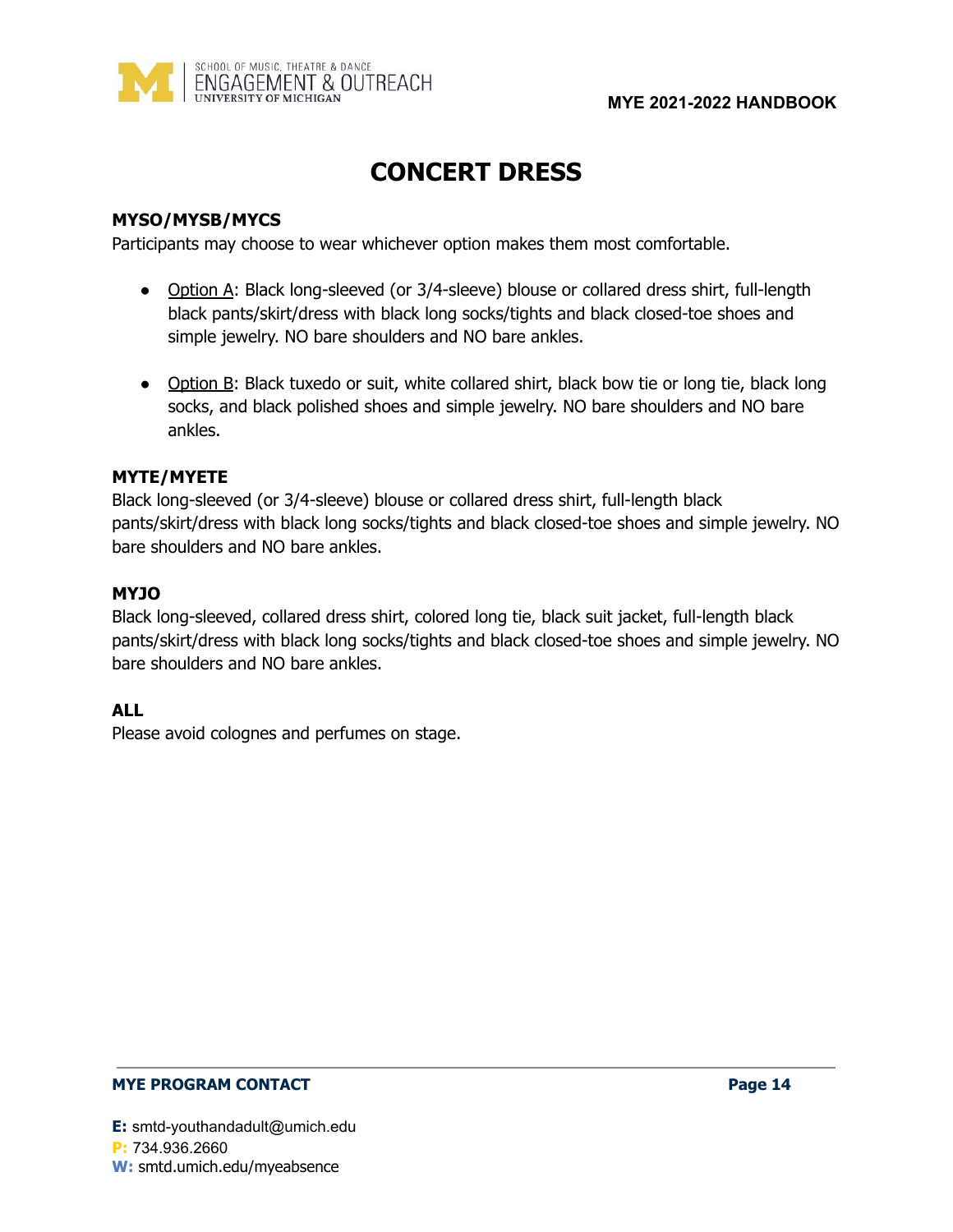

# **RECORDINGS**

<span id="page-15-0"></span>Due to copyright and licensing laws, we are unable to provide or sell any digital or hard-copy recordings, and all personal use cameras and recording equipment are strictly prohibited during Michigan Youth Ensemble performances. We do have permissions from some publishers to post on the SMTD Youth & Adult [Programs](https://www.youtube.com/playlist?list=PLVy2jdQD7GRy_gOJl0l0yMABuWnWTBISl) YouTube channel and will post what we have permissions to there.

# **VALUABLES**

<span id="page-15-2"></span><span id="page-15-1"></span>Keep your valuables with you. The University of Michigan assumes no responsibility for stolen or damaged personal property.

# **REHEARSAL EXPECTATIONS**

- 1. Arrive at rehearsals with plenty of time to set up and warm up.
- 2. Always bring a pencil to rehearsal. When a conductor provides you information, be sure to mark it so that they do not have to repeat him/her/themselves at a later time.
- 3. Do not use your cell phone during rehearsal. If you must bring a cell phone, turn it off when you come into the rehearsal hall. You will be asked to put this away if you are seen using it in rehearsal.
- 4. When a conductor gives you a cut off, stop playing/singing promptly and listen for instructions. This is an important time to receive rehearsal feedback, rather than talking to those around you.
- 5. Please refrain from wearing any strong perfumes or colognes to rehearsals.
- 6. When you go on break, do not leave your instrument in any precarious position.
- 7. Practice your music at home. Rehearsals are intended for you to learn how your individual part fits into the piece as a whole. If you know your music in advance you will be able to fully participate in the ensemble rehearsal. Participants that are unreasonably ill-prepared for rehearsals may be prohibited from performing in the concert.

### **MYE PROGRAM CONTACT Page 15**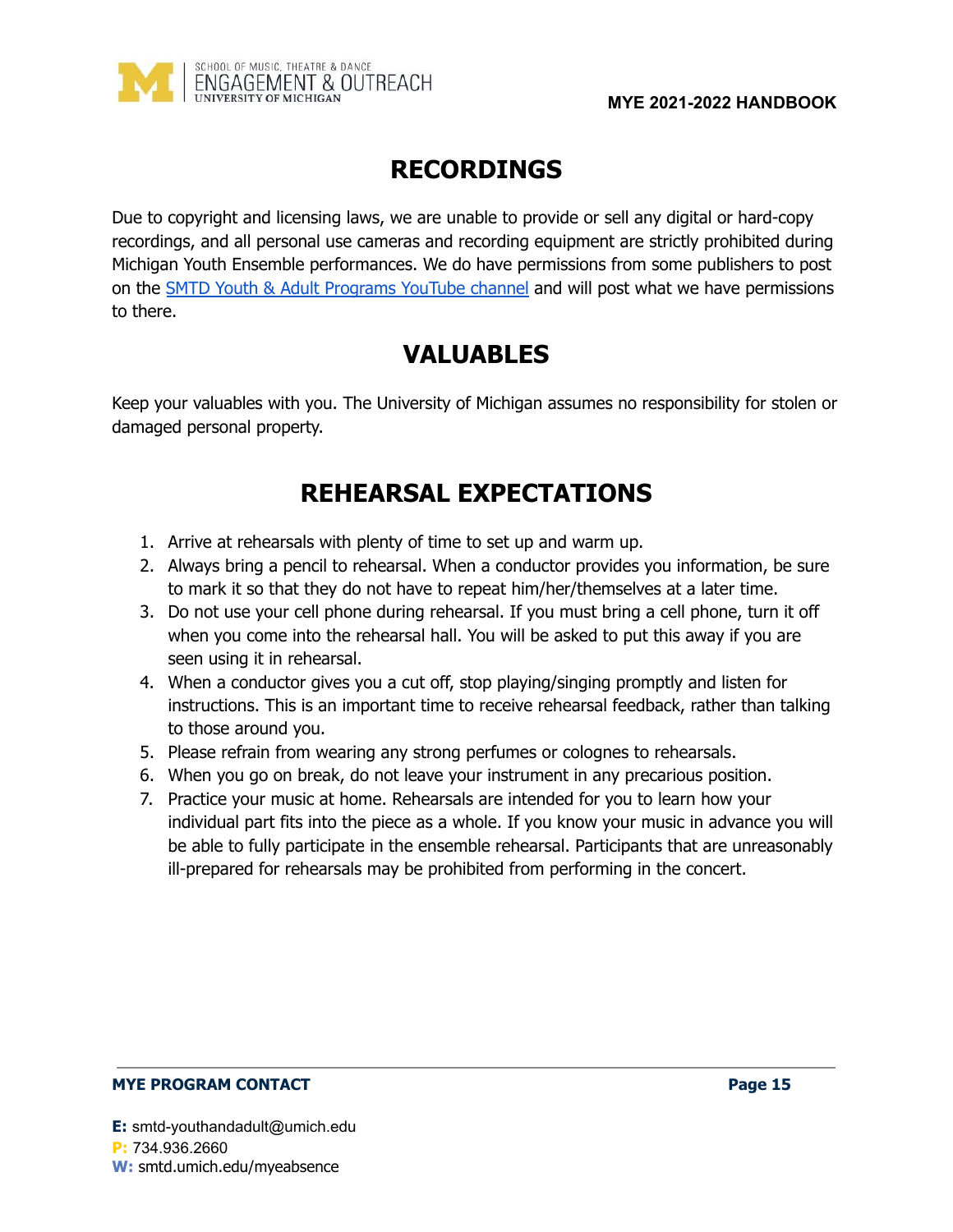



# **\*COVID-19 POLICIES (IN-AFFECT AS OF 9/12/21)**

#### <span id="page-16-0"></span>Updated 8/11/21

The University of Michigan continues to monitor the spread of the COVID-19 virus in and around the University of Michigan campus and community. After consultation with university officials and public health experts, Michigan Youth Ensembles will require that COVID-19 vaccinations are mandatory for all MYE students, faculty and staff associated with the program. This echoes recent University of Michigan policy that requires vaccines for all University of Michigan students, faculty and staff regardless of whether they are residential to Ann Arbor

#### **UNIVERSITY CONSIDERATIONS**

There is a strong public health justification for requiring COVID vaccinations for Michigan Youth Ensembles (MYE) students, faculty, and staff members (full-time, temporary, student, volunteer) whose job requires them to be in close contact on a regular basis or during rehearsals, events and performances. Rationale includes, but is not limited to:

- Participation as a member of the Michigan Youth Ensemble program is congregate and high risk in nature due to students' regular, close, and extended contact that includes high risk activities such as indoor music rehearsals; the capacity/density of performance spaces in the Earl V. Moore building (Hankinson Rehearsal Hall, Kevreson Rehearsal Hall, Britton Recital Hall, McIntosh Recital Hall, Watkins Lecture Hall, various classrooms), the Stearns Building, and Hill Auditorium.
- The necessity of faculty members to congregate in close contact with students during weekly rehearsals, sectionals, and annual performances.
- Vaccinated individuals will improve/enhance the safety of the campus and Ann Arbor community through protection of those on campus daily and those visiting campus.
- Vaccinated individuals will improve/enhance the overall safety of the Earl V. Moore and Stearns Building workplace and classroom space for all involved.
- Vaccinated individuals help secure the overall health and safety of Michigan Youth Ensemble students, as well as the students, staff, and other faculty who share these spaces during the weekend / throughout the week.

#### **MYE PROGRAM CONTACT Page 16**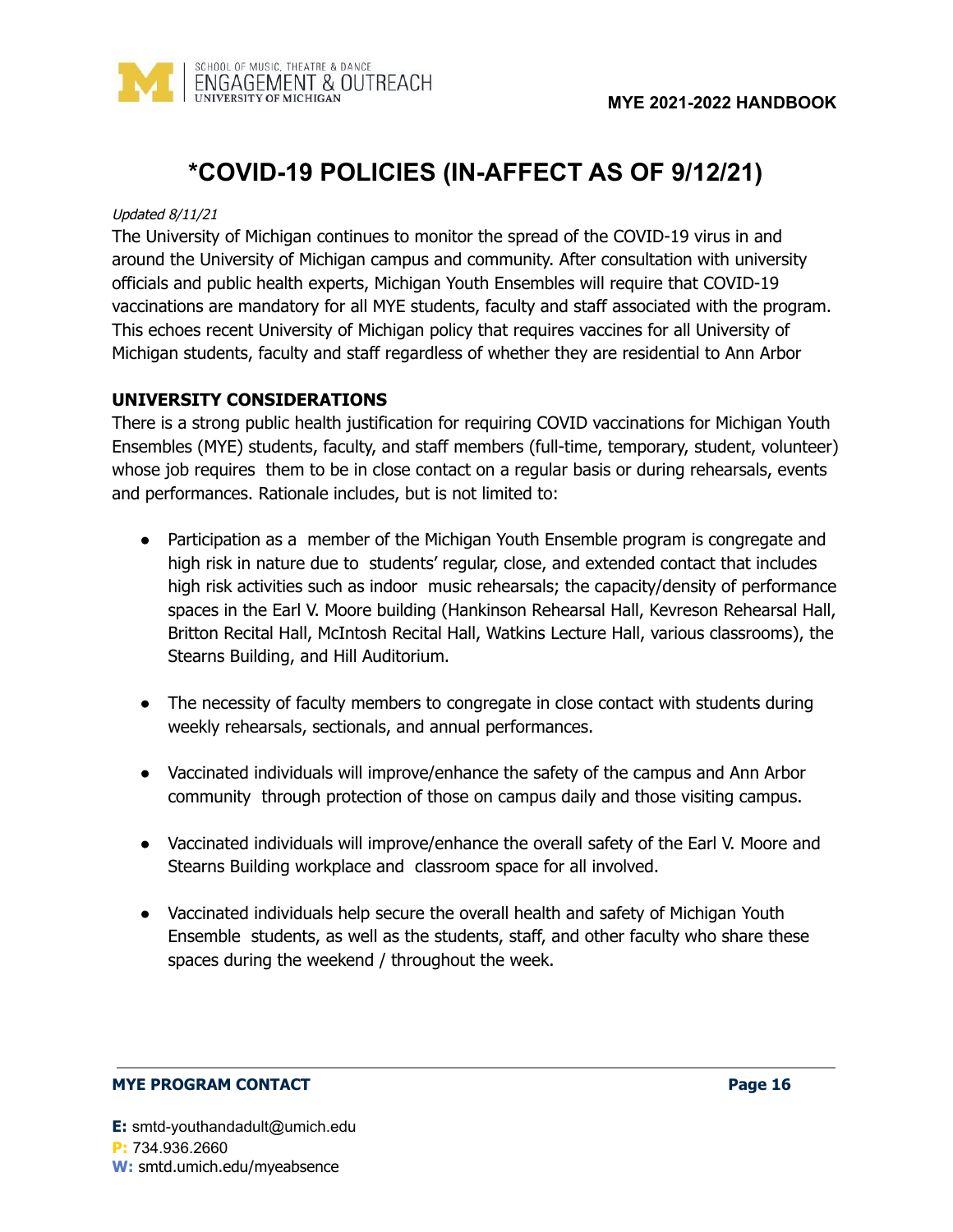

• Required vaccines among Michigan Youth Ensemble students, faculty, and staff will help create a "clean classroom and performance space" during practices and performances when individuals are in close contact with each other and at the highest risk for exposure, thus avoiding the risk of cancelled rehearsals, performances, and other disruptions.

Based upon the above justifications and rationale, all students, faculty, staff and volunteers must be fully vaccinated no later than **Sunday, September 12, 2021**, in time for the first regularly scheduled Michigan Youth Ensemble rehearsals of the 2021-2022 MYE Concert Season.

# **RELIGIOUS AND MEDICAL EXEMPTIONS FROM VACCINATIONS**

- Religious and medical exemptions from COVID-19 vaccinations will be accommodated, subject to approval.
- Individuals wishing to claim a religious and/or medical exemption must submit appropriate documentation no later than **September 1, 2021.**
- All requests will prompt a determination of whether the student is able to perform the essential functions of their position, with or without accommodation.
	- Religious Exemptions (Students): Written documentation explaining the exemption request must be submitted to Garrett Lefkowitz [\(galefko@umich.edu\)](mailto:galefko@umich.edu) by the student's parent or guardian and will be considered by the SMTD Dean's Office and Michigan Youth Ensembles faculty and staff.
	- Medical Exemptions (Students): Requests for medical exemptions for students should be submitted in writing by the student's parent or guardian to Garrett Lefkowitz ([galefko@umich.edu](mailto:galefko@umich.edu)) and include documentation from their physician and any other necessary information. The E&O Staff will consider the request for medical exemption in consultation with the University of Michigan Health Services.

# **MINIMUM REQUIREMENTS FOR NON-VACCINATED INDIVIDUALS**

Daily Operations

- Individuals must continue to test as part of the Michigan Youth Ensemble COVID-19 policy. Details on said policy can be found below.
	- $\circ$  Individuals must be tested a minimum of one (1) time per week within 72 hours of arriving on campus for weekly MYE rehearsals.
	- $\circ$  Any costs associated with testing to meet the testing requirements are the responsibility of the individual and their families and will not be reimbursed by Michigan Youth Ensembles

#### **MYE PROGRAM CONTACT Page 17**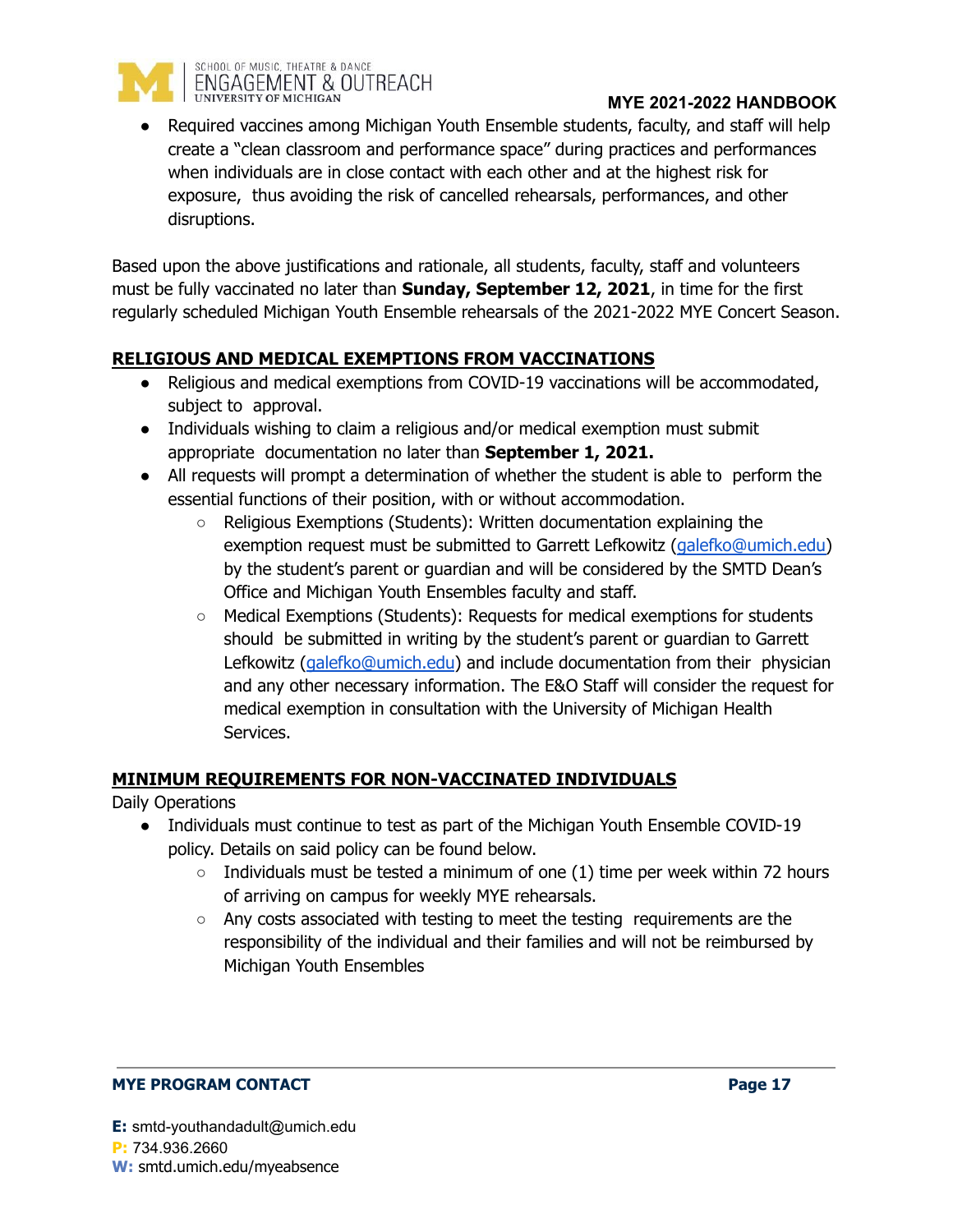

- Individuals must always remain masked during Michigan Youth Ensemble activities unless actively playing their instrument (singers will be required to be masked at all times).
- Individuals must remain socially distanced at all times, including rehearsals and on breaks.
- Depending on the current requirements or recommendations of federal, state and local health officials, non-vaccinated individuals may be required to:
	- use slitted face masks, bell covers/instrument bags, and other instrument-specific PPE in rehearsals and any performances where minimum spacing cannot be maintained.
	- adhere to distancing protocols in sectional and full band rehearsals and performances.
	- $\circ$  have an alternate rehearsal or performance responsibility if distancing protocols cannot be maintained.
	- have alternate logistic and operational arrangements if distancing protocols cannot be maintained.

# **PROCESSES FOR THOSE INDIVIDUALS THAT ARE FULLY VACCINATED**

- Discontinue daily testing and/or surveillance testing
- Only test for clinical suspicion of COVID/when symptomatic
- Ability to further engage with MYE students, faculty and staff personnel who are fully vaccinated
- Reduction of and/or discontinuation of social distancing and/or facility limitations
- Wear a mask at all times. Wind players (woodwinds and brass) are encouraged to wear musician masks
- Rehearsal / perform with a bell cover (if applicable to their instrument) at all times
- Other as permitted by applicable law

Note that all MYE students, faculty and staff, regardless of vaccination status, must be masked at all times during MYE rehearsals, sectionals, performances or other events unless the students must remove their mask to actively play their instrument. Singers are not exempt and must wear their masks at all times.

# **REPORTING YOUR VACCINATION STATUS**

MYE Students must submit proof of their vaccination status (i.e. a PDF / JPEG of their vaccination card clearly showing both inoculation dates) via email at [smtd-youthandadult@umich.edu.](mailto:smtd-youthandadult@umich.edu) **NOTE**: Unless MYE Staff receives confirmation of their full vaccination status, MYE students will not be allowed to participate in MYE activities until we receive that documentation.

### **MYE PROGRAM CONTACT Page 18**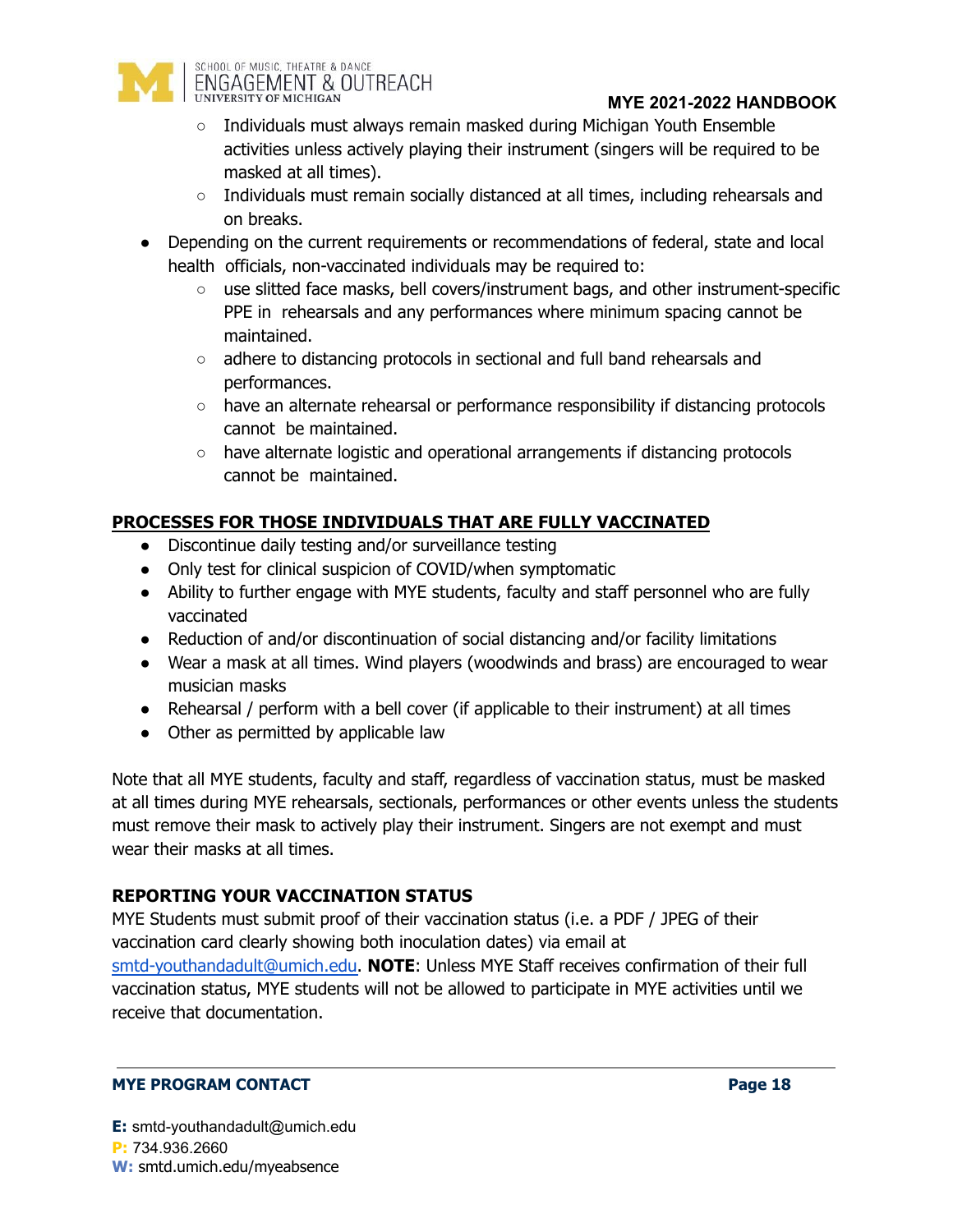

### **MYE STUDENT ACCOMPANYING PARENTS / GUARDIANS**

We understand that often parents / guardians of MYE students attend rehearsals / wait in the lobby during that time. Regardless of vaccination status, all MYE parents / guardians will be required to wear a mask / face covering while in University of Michigan buildings. This includes any additional children (i.e. younger siblings) that come along with the parent or guardian.

The safety of our students, their families, staff and faculty is our top priority at the University of Michigan. If you have any questions / require clarification on this policy, please reach out to Youth & Adult Programs Manager **Garrett Lefkowitz** via email at [galefko@umich.edu](mailto:galefko@umich.edu).

*\*The University of Michigan understands the COVID-19 pandemic is a constantly evolving situation, and as such University / MYE COVID-19 policy and restrictions may change at any time with little to no advance warning. Understand MYE Staff will do our best to update our students and families if these* policies were to change. As of now, these policies are the most up-to-date policies with regards to MYE and will be in effect as of September 12, 2021 (the first day of the MYE season). We will be in contact if *any changes are to occur before that date.*

#### **MYE PROGRAM CONTACT Page 19**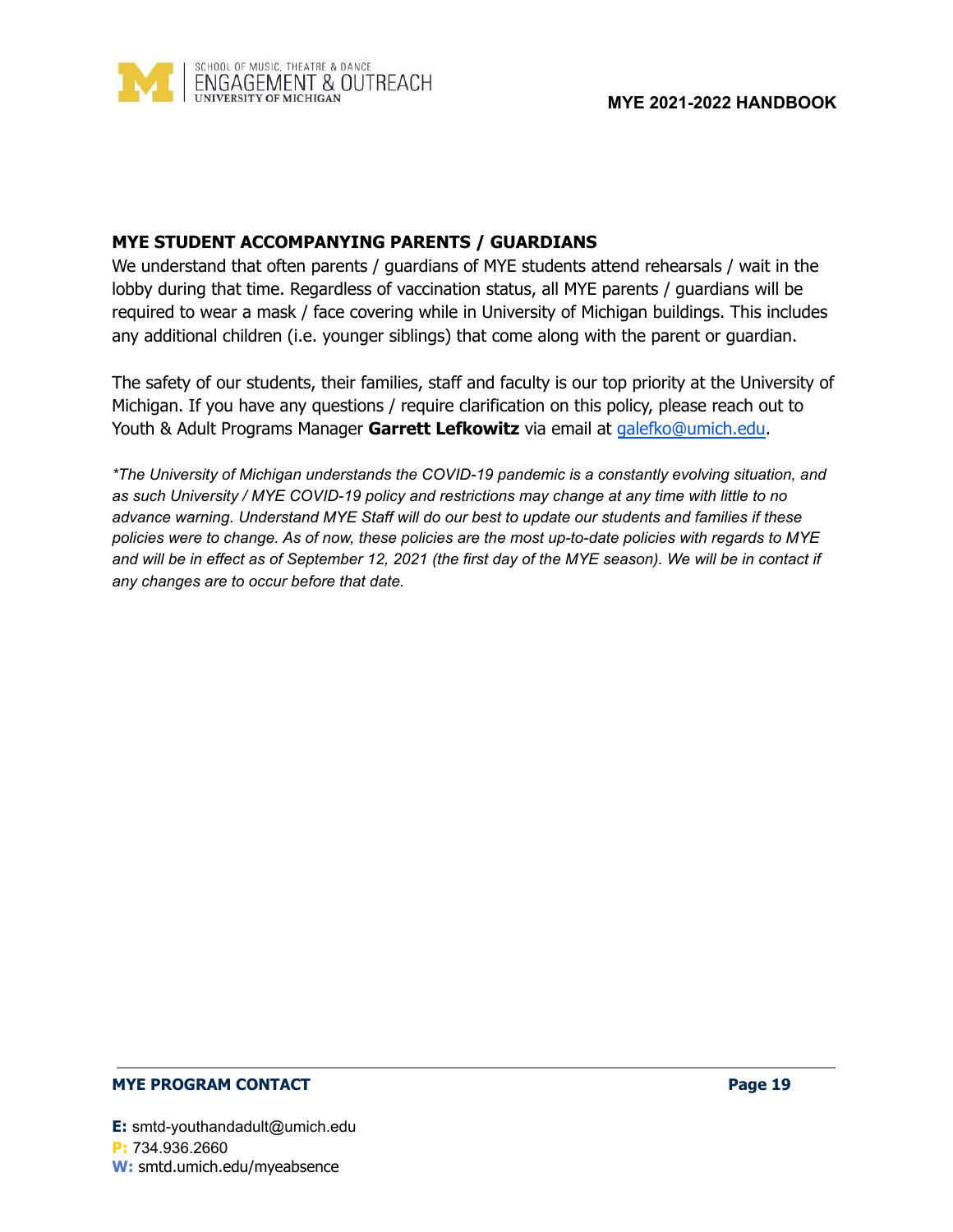

# **FREQUENTLY ASKED QUESTIONS**

### <span id="page-20-0"></span>**AUDITIONS**

**Q:** Is it possible to audition for more than one ensemble? Is it possible to participate in more than one ensemble?

**A:** Yes. Students may audition for as many ensembles as they would like. Students may also participate in as many ensembles as they are accepted into, as long as there is no conflict in the rehearsal time of the ensembles.

**Q:** Do I need to have my own instrument to audition for, and to participate in the Michigan Youth Ensembles?

**A:** Yes. You do need your own instrument to audition for MYE. The only exception to this is percussionists, who must only have their own sticks, mallets, and/or brushes. If you request or are assigned to play an auxiliary instrument (e.g. piccolo, Eb or bass clarinet, english horn), you, or your school, must provide the instrument.

# **CONCERTS**

**Q:** I need to miss the dress rehearsal before one of the MYE concerts. What should I do?

**A:** Immediately inform the Youth & Adult Programs office by completing the absence notification form. Due to the limited availability of performance spaces and additional musicians, all MYE dress rehearsals are mandatory. Students who miss a dress rehearsal, for any reason, may be prohibited from participating in the performance. These situations are reviewed on a case-by-case basis by faculty.

### **Q:** Do I need to dress in concert dress for my dress rehearsal?

A: No. We refer to it as a "dress rehearsal" as this will be the time that you will rehearse in the performance space.

### **Q:** How can I obtain a recording of the concert?

**A:** All cameras and recording equipment are strictly prohibited during all MYE concerts. Due to licensing and copyright concerns, the YAP office does not sell recordings of concerts. We do have permissions from some publishers to post on the [SMTD](https://www.youtube.com/playlist?list=PLVy2jdQD7GRy_gOJl0l0yMABuWnWTBISl) Youth & Adult [Programs](https://www.youtube.com/playlist?list=PLVy2jdQD7GRy_gOJl0l0yMABuWnWTBISl) YouTube channel and will post what we have permissions to there.

#### **MYE PROGRAM CONTACT Page 20**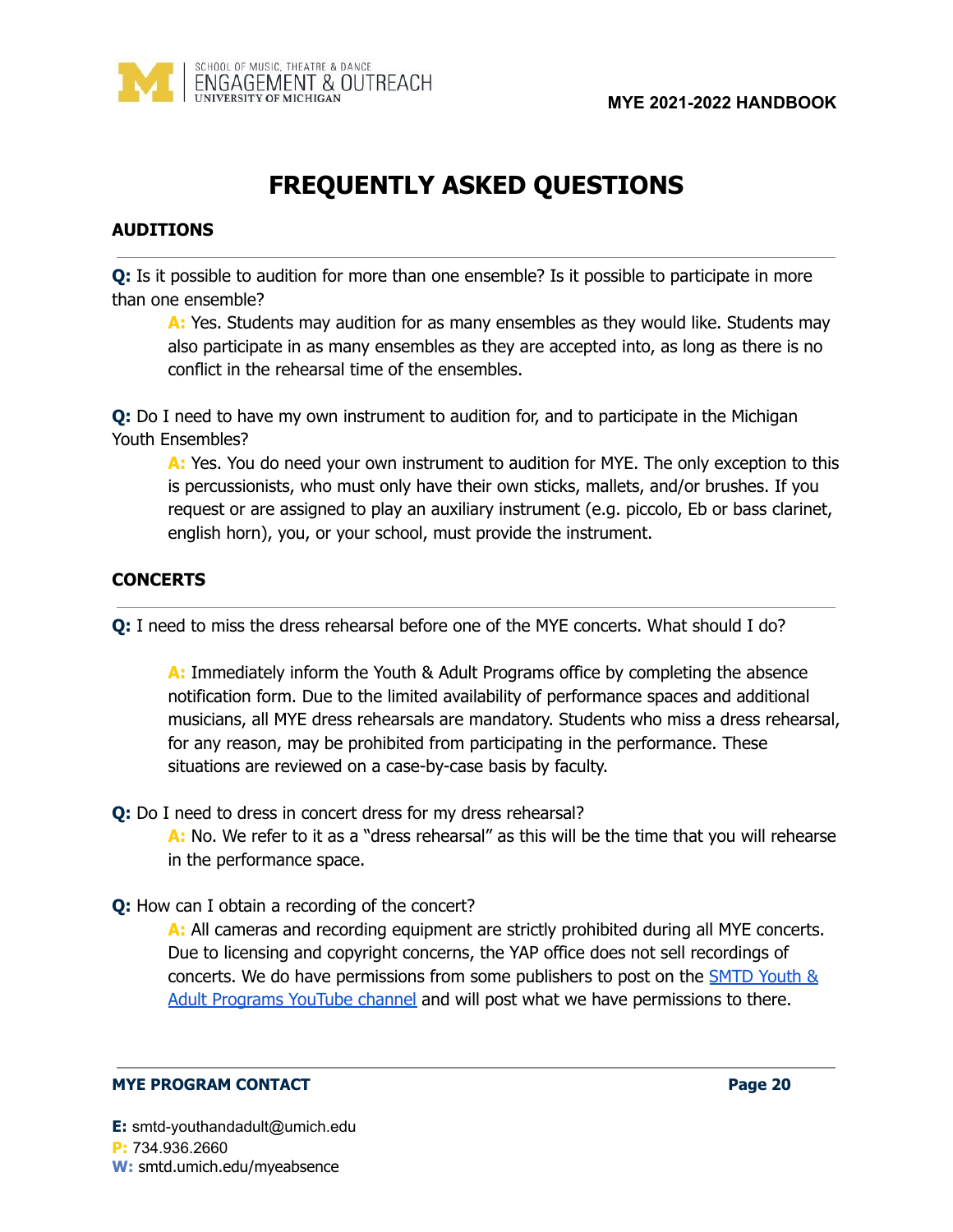

# **TUITION / SCHOLARSHIPS**

**Q:** I would like to participate in MYE, but cannot afford the full tuition. Are there scholarships available?

**A:** Yes. A limited number of need-based awards are available. If you would like to be considered, please complete the online Need-Based Financial Aid Application provided to you in the application process. Everyone wishing to be considered for need-based funding must complete the online Financial Aid Award Application.

**Q:** If I participate in more than one ensemble, do I need to pay double the tuition? **A:** No. Participation in one ensemble incurs a \$455 tuition fee. To participate in two ensembles incurs a tuition fee of \$300 for the second ensemble, and every ensemble thereafter.

# **PARTICIPATION**

**Q:** I have a weekend conflict in the fall or spring, but would still like to participate in the opposing semester of MYE. Is it possible to participate in only one semester? If so, is tuition reduced or refunded?

**A:** Commitment to MYE is year-long, throughout both fall and winter semesters. A student may withdraw at any point if necessary, but tuition is not refunded or prorated. In rare circumstances, a director may allow a student to join an ensemble after the beginning of the season, but tuition is not reduced. These decisions are reviewed on a case-by-case basis by faculty.

- **Q:** Is it necessary to be in an ensemble in order to take the Musicianship Course? **A:** No. Any student may participate in the Musicianship Course regardless of participation in ensembles.
- **Q:** Do I have to re-audition every year?

A: Yes. All students, regardless of previous participation, must both apply and audition every year. No student is guaranteed placement in an ensemble just because of previous participation.

# **LOGISTICS**

**Q:** I've just been accepted into one of the Michigan Youth Ensembles! When will I get my music?

#### **MYE PROGRAM CONTACT Page 21**